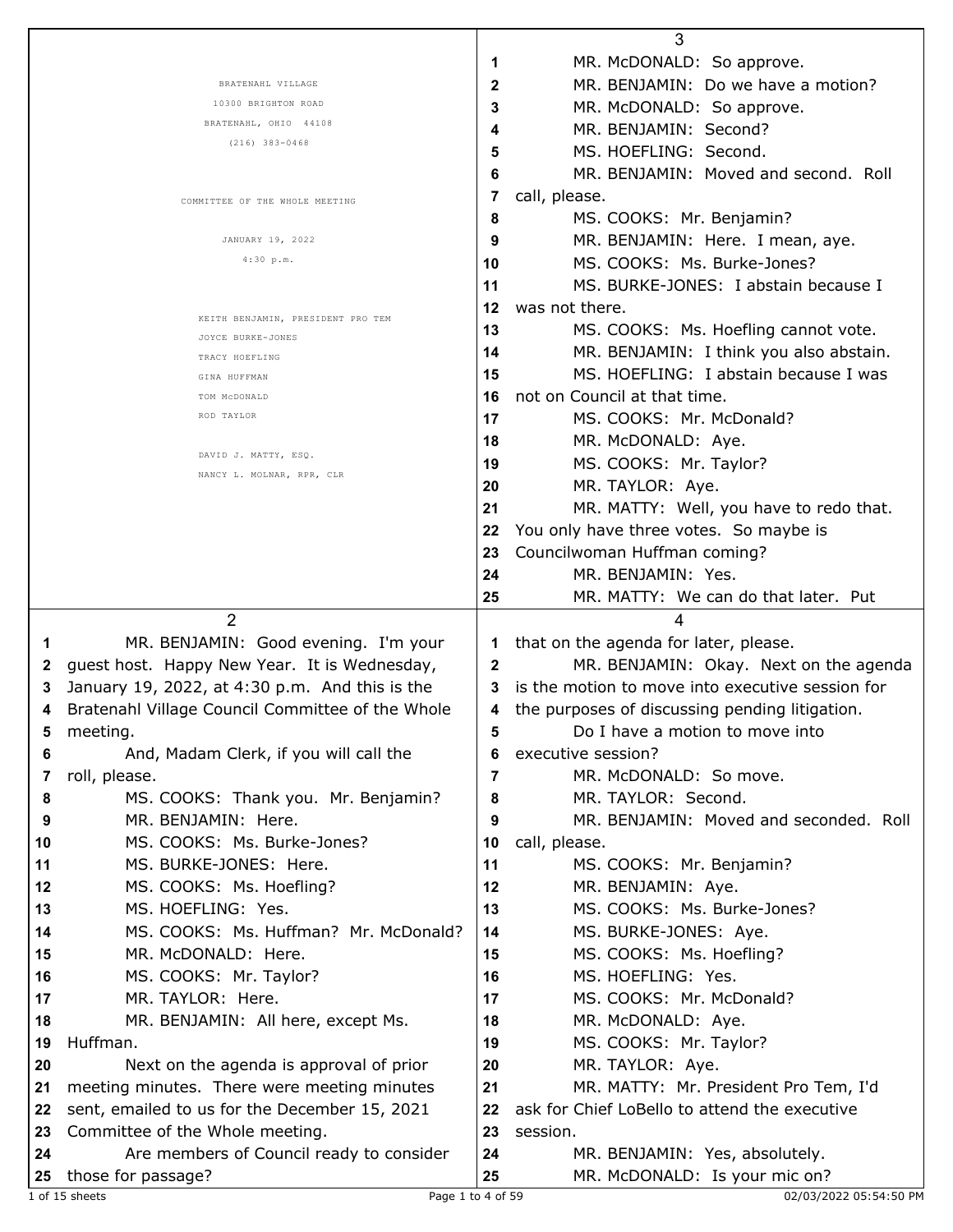|    | 5                                                                            |                  | $\overline{7}$                                                                                       |
|----|------------------------------------------------------------------------------|------------------|------------------------------------------------------------------------------------------------------|
| 1  | MR. BENJAMIN: So we're going to adjourn                                      | 1                | MR. McDONALD: Aye.                                                                                   |
| 2  | to executive session for probably no more than                               | $\boldsymbol{2}$ | MS. COOKS: Mr. Taylor?                                                                               |
| 3  | one hour. And we will back and resume the                                    | 3                | MS. TAYLOR: Aye.                                                                                     |
| 4  | Committee of the Whole meeting.                                              | 4                | MR. BENJAMIN: Next on the agenda we                                                                  |
| 5  | (Whereupon, Council moved into executive                                     | 5                | delayed from earlier in this meeting, which was                                                      |
| 6  | session at 4:34 p.m.)                                                        | 6                | the approval of the December 15, 2021 minutes of                                                     |
| 7  | ****                                                                         | 7                | the Committee of the Whole meeting.                                                                  |
| 8  | ****                                                                         | 8                | Can I have a motion to approve those                                                                 |
| 9  | (Whereupon, Council moved back into                                          | 9                | minutes?                                                                                             |
| 10 | public session at 5:51 p.m.)                                                 | 10               | MR. McDONALD: So move.                                                                               |
| 11 | MR. BENJAMIN: Okay. Welcome back. Can                                        | 11               | MS. BURKE-JONES: Second.                                                                             |
|    | I have a motion to adjourn the executive session?                            |                  | MR. BENJAMIN: It's been moved and                                                                    |
| 12 |                                                                              | 12               |                                                                                                      |
| 13 | MR. McDONALD: So move.                                                       | 13               | seconded. Roll call, please.                                                                         |
| 14 | MR. TAYLOR: Second.                                                          | 14               | MS. COOKS: Mr. Benjamin?                                                                             |
| 15 | MR. BENJAMIN: It's been moved and                                            | 15               | MR. BENJAMIN: Aye.                                                                                   |
| 16 | seconded. Roll call?                                                         | 16               | MS. COOKS: Ms. Huffman?                                                                              |
| 17 | MS. COOKS: Mr. Benjamin?                                                     | 17               | MS. HUFFMAN: Aye.                                                                                    |
| 18 | MR. BENJAMIN: Aye.                                                           | 18               | MS. COOKS: Mr. McDonald?                                                                             |
| 19 | MS. COOKS: Ms. Burke-Jones?                                                  | 19               | MR. McDONALD: Aye.                                                                                   |
| 20 | MS. BURKE-JONES: Aye.                                                        | 20               | MS. COOKS: Mr. Taylor?                                                                               |
| 21 | MS. COOKS: Ms. Hoefling?                                                     | 21               | MR. TAYLOR: Aye.                                                                                     |
| 22 | MS. HOEFLING: Aye.                                                           | 22               | MR. BENJAMIN: Thank you very much.                                                                   |
| 23 | MS. COOKS: Ms. Huffman?                                                      | 23               | Next on the agenda is presentation from Brian                                                        |
| 24 | MS. HUFFMAN: Aye.                                                            | 24               | Thunberg, who's with the Regional Income Tax                                                         |
| 25 | MS. COOKS: Mr. McDonald?                                                     | 25               | Agency. For those of you in attendance tonight,                                                      |
|    | (440) 340-6161<br>Molnar Reporting Services, LLC                             |                  | Molnar Reporting Services, LLC<br>(440) 340-6161                                                     |
|    |                                                                              |                  |                                                                                                      |
|    | 6                                                                            |                  |                                                                                                      |
| 1  | MR. McDONALD: Aye.                                                           | 1                | for many years we have been using CCA to collect                                                     |
| 2  | MS. COOKS: Mr. Taylor?                                                       | 2                | our local income taxes. And thanks to the                                                            |
| 3  | MR. TAYLOR: Aye.                                                             | 3                | efforts of corporate counsel, Councilmember Jim                                                      |
|    | MR. BENJAMIN: Thank you. Let the                                             | 4                | Puffenberger the last couple years, last year we                                                     |
|    | record show that Councilwoman Huffman has joined                             | 5                | moved to joined the Regional Income Tax Agency to                                                    |
| 6  | us. And we will now move on to other agenda                                  | 6                | collect our income taxes. I can say that the                                                         |
| 7  | items on our Committee of the Whole meeting.                                 | 7                | process for me personally, the process has been                                                      |
| 8  | Do we also need a motion to enter back                                       | 8                |                                                                                                      |
| 9  | into Committee of the Whole?                                                 | 9                | much easier, so thank you.                                                                           |
| 10 | MR. MATTY: Yes.                                                              | 10               | So I will hand it over to Mr. Thunberg<br>to make a presentation.                                    |
| 11 | MR. BENJAMIN: Now I'll ask for a notion                                      | 11               |                                                                                                      |
| 12 | to enter back into the Committee of the Whole.                               | 12               | MR. THUNBERG: Thank you. First and                                                                   |
| 13 | MS. BURKE-JONES: So move.                                                    | 13               | foremost, I wanted to say thank you to Diana and                                                     |
|    |                                                                              | 14               | Mr. Puffenberger for all the work that they put                                                      |
| 14 | MS. HOEFLING: Second.                                                        |                  | into the transition to RITA over the last year.                                                      |
| 15 | MR. BENJAMIN: Moved and second. Roll                                         | 15<br>16         | I also have with me in the audience Dawn                                                             |
| 16 | call, please.                                                                |                  | Kuznik who is part of our member services                                                            |
| 17 | MS. COOKS: Mr. Benjamin?                                                     | 17<br>18         | department. So I wanted to do is take a couple                                                       |
| 18 | MR. BENJAMIN: Aye.                                                           |                  | of minutes and just share with you our first year                                                    |
| 19 | MS. COOKS: Ms. Burke-Jones?                                                  | 19               | together and our partnership. And while the                                                          |
| 20 | MS. BURKE-JONES: Aye.                                                        | 20               | transition went very well, we saw some great                                                         |
| 21 | MS. COOKS: Ms. Hoefling?                                                     | 21               | things happen with the Village of Bratenahl over                                                     |
| 22 | MS. HOEFLING: Aye.                                                           | 22               | the first year.                                                                                      |
| 23 | MS. COOKS: Ms. Huffman?                                                      | 23               | I put some notes together. One of the                                                                |
| 24 | MS. HUFFMAN: Aye.                                                            | 24               | things that I really wanted to point out is,                                                         |
| 25 | MS. COOKS: Mr. McDonald?<br>Molnar Reporting Services, LLC<br>(440) 340-6161 | 25               | number one, increase in collections from year to<br>Molnar Reporting Services, LLC<br>(440) 340-6161 |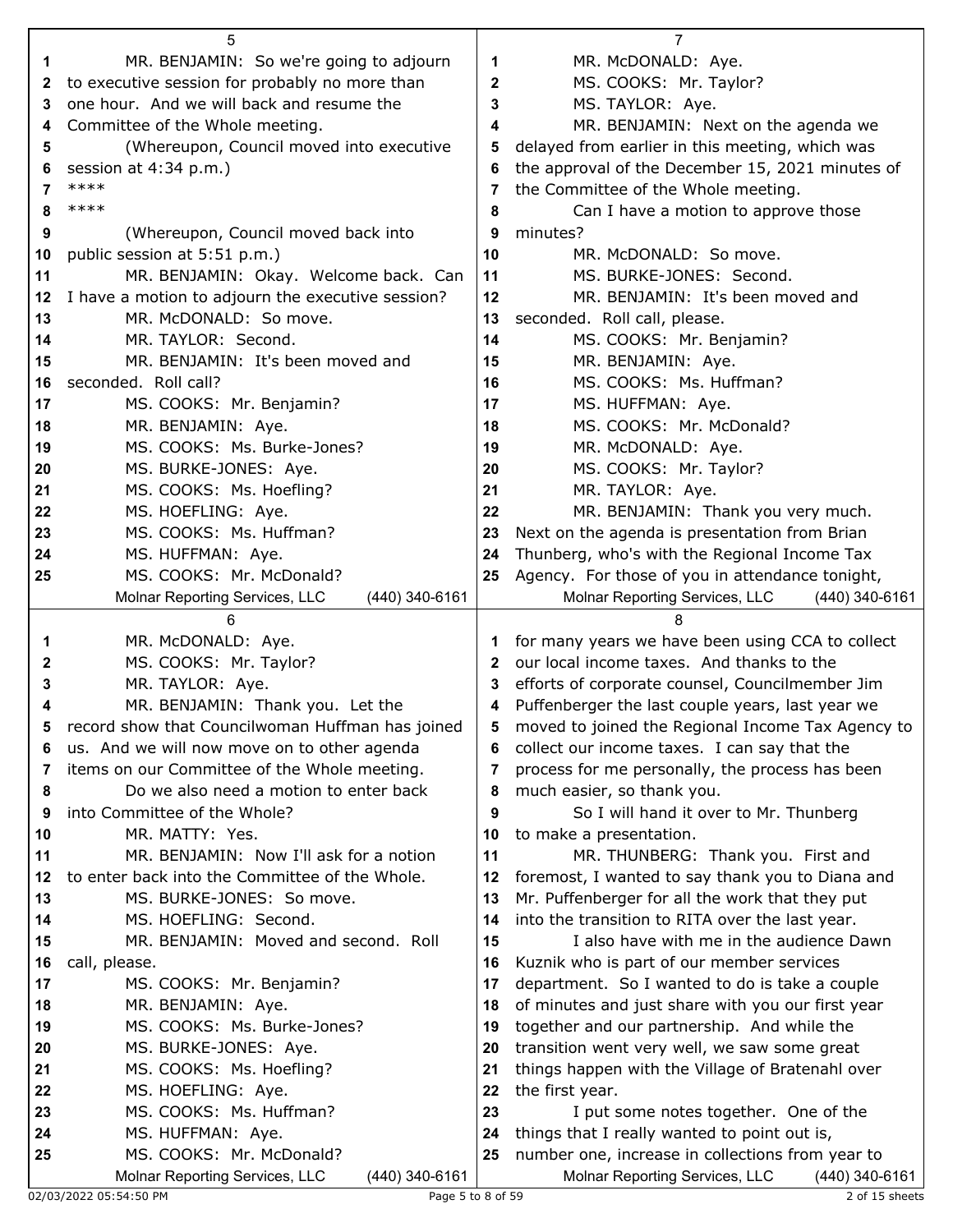|              | 9                                                                                            |          | 11                                                                                                   |
|--------------|----------------------------------------------------------------------------------------------|----------|------------------------------------------------------------------------------------------------------|
| 1            | year. I can tell you that from 2019 through                                                  | 1        | As our programs and our compliance programs begin                                                    |
| $\mathbf{2}$ | 2021, the Village has seen an uptick in                                                      | 2        | to kick in in 2022, we're going to be able to                                                        |
| 3            | collections of 34 percent, so that's absolutely                                              | 3        | also add on to those collections. And, again,                                                        |
| 4            | amazing. And there's more good things to come.                                               | 4        | making sure that Bratenahl is getting all the                                                        |
| 5            | Secondly, I wanted to touch base on new                                                      | 5        | money that they are entitled to, whether it be                                                       |
| 6            | accounts. Folks that we may have not or you may                                              | 6        | from a withholder, whether it be from an                                                             |
| 7            | have not had before on your tax rolls, but we've                                             | 7        | individual or other sources of taxpayers who may                                                     |
| 8            | been able to identify those folks using                                                      | 8        | work in the Village and live elsewhere, such as                                                      |
| 9            | registration processes, also using our Federal                                               | 9        | Schedule C filers having small businesses and                                                        |
| 10           | Tax Information.                                                                             | 10       | whatnot.                                                                                             |
| 11           | With that, we actually identified 136                                                        | 11       | One of the last things that I wanted to                                                              |
| 12           | new accounts this year of people who were never                                              | 12       | bring to your attention, which I'm sure you do                                                       |
| 13           | on your tax rolls before or possibly that they                                               | 13       | know, but Bratenahl is very unique in the way                                                        |
| 14           | were delinquent for several other years that have                                            | 14       | that your collections come in. 78 percent of                                                         |
| 15           | never filed and paid, which those continuing                                                 | 15       | your collections come from your residents. So                                                        |
| 16           | programs are continuing to move on as we go into                                             | 16       | you're very heavily dependent on our residents,                                                      |
| 17           | 2022.                                                                                        | 17       | which makes our job even more important where                                                        |
| 18           | MS. HOEFLING: Do you attribute that                                                          | 18       | we're able to identify those taxpayers and make                                                      |
| 19           | increase to new accounts, that 34 percent?                                                   | 19       | sure that they're on file and paying and making                                                      |
| 20           | MR. THUNBERG: Not necessarily. What I                                                        | 20       | sure that the Village is getting all of those                                                        |
| 21           | do attribute that to is I do attribute it to the                                             | 21       | dollars that are attributed and should be                                                            |
| 22           | other programs that we have, which are our                                                   | 22       | submitted to the Village of Bratenahl.                                                               |
| 23           | delinquent programs where we send out nonfiler                                               | 23       | Any questions on any of those couple of                                                              |
| 24           | letters. And we also are involved in litigation                                              | 24       | things that I touched on by any chance?                                                              |
| 25           | with some taxpayers as well.                                                                 | 25       | With Council, one of the other things                                                                |
|              | Molnar Reporting Services, LLC<br>(440) 340-6161                                             |          | Molnar Reporting Services, LLC<br>(440) 340-6161                                                     |
|              |                                                                                              |          |                                                                                                      |
|              | 10                                                                                           |          | 12                                                                                                   |
| 1            | I attribute that to finding new money.                                                       | 1        | that I wanted to bring up, which is a big issue,                                                     |
| 2            | And that's basically from an FTI, Federal Tax                                                | 2        | is working from home. I think everybody has                                                          |
| 3            | Information. That's essentially what we've been                                              | 3        | understood what that has -- the challenges that                                                      |
| 4            | able to do is identify folks who have not filed                                              | 4        | folks have had over the past couple years with                                                       |
| 5            | and paid before. Maybe they've been delinquent                                               | 5        | COVID. Now, as of January 1, 2022, you're going                                                      |
| 6            | several years that have never responded to a                                                 | 6        | to see companies large, small, whatever their                                                        |
| 7            | nonfiler letter.                                                                             | 7        | scale of business is, they're using more people                                                      |
| 8            | However, using Federal Tax Information,                                                      | 8        | where they're working remotely, they're working                                                      |
| 9            | we have their information on hand. Therefore, we                                             | 9        | from home. And in my opinion, I would suspect                                                        |
| 10           | can file the return on their behalf and now we'll                                            | 10       | that the Village of Bratenahl is going to be the                                                     |
| 11           | know their exact tax liability and we can bill                                               | 11       | benefactor of that.                                                                                  |
| 12           | them accordingly.                                                                            | 12       | So you may have a person who always                                                                  |
| 13           | What was new to the Village of Bratenahl                                                     | 13       | traveled to Downtown Cleveland paying two and a                                                      |
| 14           | is using E services, so electronic filing this                                               | 14       | half to Cleveland, then paying their one percent                                                     |
| 15           | year. We have determined that there were 491                                                 | 15<br>16 | to Bratenahl. However, if they're working from                                                       |
| 16<br>17     | submissions of E-file taxpayers this year. And                                               | 17       | home full-time, that full two percent now is                                                         |
| 18           | basically what that equates to is you have 897                                               | 18       | going to come to the Village of Bratenahl. So                                                        |
| 19           | folks file a tax return for the Village of<br>Bratenahl. That's 54 percent of your taxpayers | 19       | not only are you getting the one percent charges<br>there, but you're getting another one percent on |
| 20           | were able to use our electronically file systems,                                            | 20       | top of that.                                                                                         |
| 21           | file, pay, whether they were to get a refund. If                                             | 21       | What we've been able to do is we've been                                                             |
| 22           | they were entitled to a refund, they were able to                                            | 22       | able to put some studies together and determine                                                      |
| 23           | do that as well.                                                                             | 23       | where all of your folks work. Those are some                                                         |
|              | Again, what we're looking at is we're                                                        | 24       | statistics I'll be able to give to Diana here in                                                     |
| 24<br>25     | looking at an increase in collections over years.                                            | 25       | the very near future. So if there's any                                                              |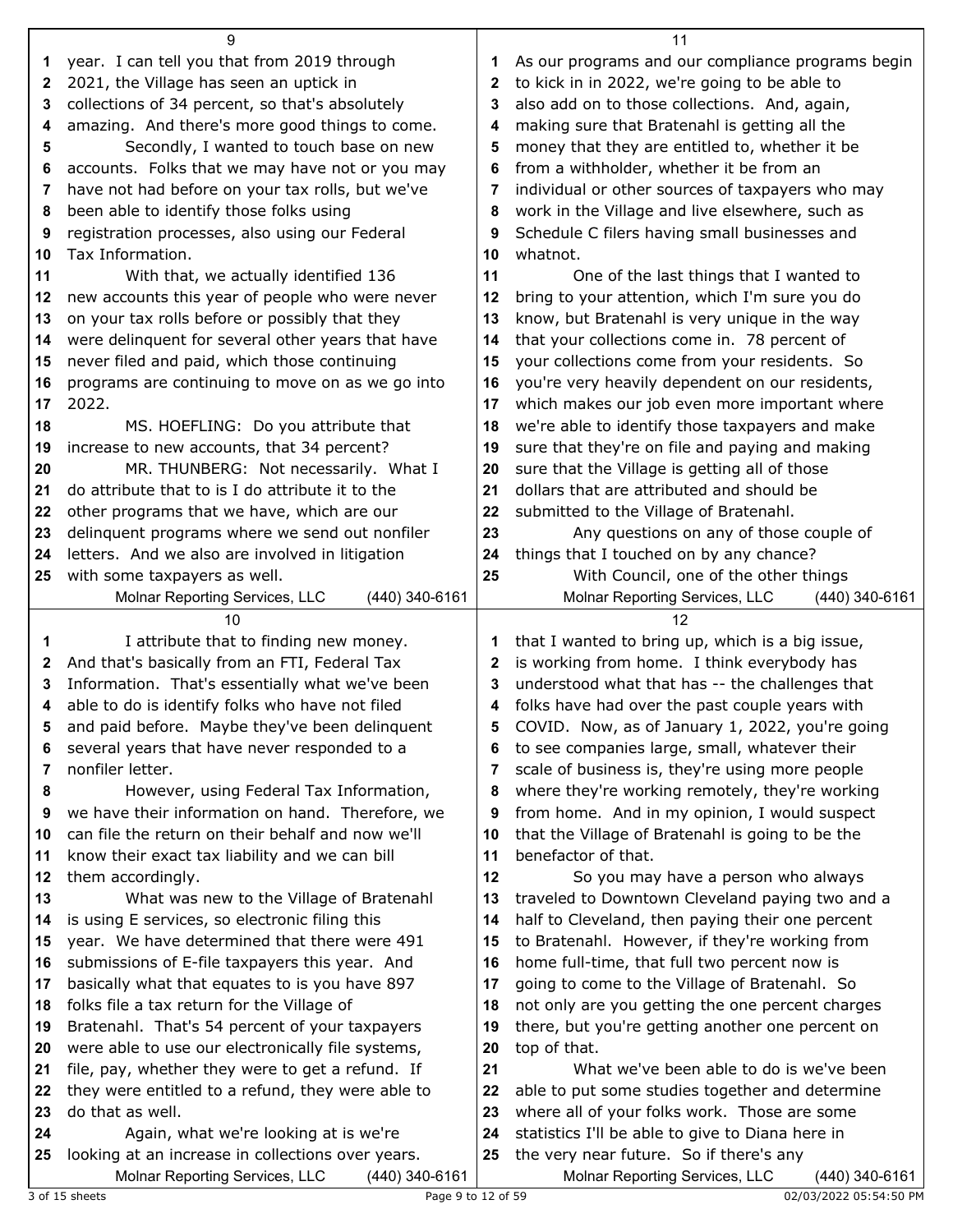|              | 13                                                                                               |          | 15                                                                                             |
|--------------|--------------------------------------------------------------------------------------------------|----------|------------------------------------------------------------------------------------------------|
| 1            | questions on where people are working, how much                                                  | 1        | your income tax dollars are coming from your                                                   |
| $\mathbf{2}$ | money could be allocated or reallocated back to                                                  | 2        | residents. Then you do have -- I think it was                                                  |
| 3            | the Village, those are some numbers that we put                                                  | 3        | like about \$600,000 in 2021, or 22 percent that                                               |
| 4            | together.                                                                                        | 4        | came from withholding dollars.                                                                 |
| 5            | Now, pre-COVID we were able to do an                                                             | 5        | Again, that could be also courtesy of                                                          |
| 6            | analysis of 10 percent increase, 20 percent                                                      | 6        | withholding, too. You may have an individual                                                   |
| 7            | increase and 30 percent increase depending on the                                                | 7        | that works in the City of Cleveland. They're                                                   |
| 8            | work from home statistics. Basically what we're                                                  | 8        | paying their two and a half percent to Cleveland                                               |
| 9            | seeing right now is there are larger companies in                                                | 9        | and then their employer is also withholding the                                                |
| 10           | surrounding communities such as Cleveland,                                                       | 10       | additional one percent for their residence tax                                                 |
| 11           | Euclid, Beachwood, those companies are not                                                       | 11       | for the Village of Bratenahl.                                                                  |
| 12           | bringing their folks back. And those folks that                                                  | 12       | MS. HOEFLING: Thank you.                                                                       |
| 13           | are not working in those communities anymore are                                                 | 13       | MR. THUNBERG: Does anybody else have                                                           |
| 14           | now working from home here in Bratenahl, which                                                   | 14       | any questions or comments?                                                                     |
| 15           | we'll be seeing those increase in dollars.                                                       | 15       | MR. BENJAMIN: I think one of the                                                               |
| 16           | So I think that it's going to be                                                                 | 16       | blessings that has come out of the transition to                                               |
| 17           | twofold. I believe that there's going to be an                                                   | 17       | RITA is that, you know, for the first time we're                                               |
| 18           | increase in dollars from those people                                                            | 18       | able to get an annual estimate of revenues. And                                                |
| 19           | transitioning to a work-from-home environment,                                                   | 19       | certainly that helps during our budgeting process                                              |
| 20           | then I also see from a compliance standpoint                                                     | 20       | being able to know how we're going to begin our                                                |
| 21           | where we're still going to be able to add                                                        | 21       | year, what we're going to get throughout the                                                   |
| 22           | accounts and add revenues to the coffers of the                                                  | 22       | year. And those are statistics, at least to my                                                 |
| 23           | Village of Bratenahl come in 2022. So that's                                                     | 23       | knowledge, we've not been able to have in the                                                  |
| 24           | something that we're very excited about.                                                         | 24       | past, so for us that is a great thing.                                                         |
| 25           | We're super excited about our                                                                    | 25       | Again, I want to thank -- we did this                                                          |
|              | Molnar Reporting Services, LLC<br>(440) 340-6161                                                 |          | Molnar Reporting Services, LLC<br>(440) 340-6161                                               |
|              |                                                                                                  |          |                                                                                                |
|              | 14                                                                                               |          | 16                                                                                             |
|              |                                                                                                  |          |                                                                                                |
| 1            | partnership that we've had over the year. Diana                                                  | 1        | last year, but I want to thank Diana for her work                                              |
| $\mathbf{2}$ | has been such an asset to us and to me                                                           | 2        | on this. Certainly transitioning to a whole new                                                |
| 3            | personally. We communicate all the time with one                                                 | 3        | collection agency is not an easy task, so I want                                               |
| 4<br>5       | another. If there's anything that she needs, I'm                                                 | 4<br>5   | to thank you for your hard work on that.                                                       |
|              | available to her as well as Dawn is as well, and                                                 |          | MR. THUNBERG: We do really appreciate                                                          |
| 6            | our members services department and also Council                                                 | 6        | it. We appreciate the partnership that we have                                                 |
| 7            | is available as well.                                                                            | 7        | with the Village. I think it's a fantastic place                                               |
| 8            | We did bring a couple little folders                                                             | 8        | and partnership with RITA. And we're looking                                                   |
| 9            | with some stuff in it just so you guys have it.                                                  | 9        | forward to 2022. And, again, I'll continue to                                                  |
| 10           | My card is in there. So again, I open up to                                                      | 10       | keep Diana up-to-date on estimates or anything                                                 |
| 11           | Council. If you have any questions, you're more                                                  | 11<br>12 | that changes that's coming in the upcoming                                                     |
| 12           | than welcome to contact me directly. I'll be                                                     |          | months.                                                                                        |
| 13           | happy to answer any questions that you have.                                                     | 13       | MR. BENJAMIN: Okay. Any other                                                                  |
| 14           | With that, I'll open up the floor with                                                           | 14       | questions?                                                                                     |
| 15           | any questions.                                                                                   | 15       | MS. COOKS: I do have a comment. Thank                                                          |
| 16<br>17     | MS. HOEFLING: I know employers can file                                                          | 16<br>17 | you very much, Brian, for coming. And it has                                                   |
| 18           | on behalf of the employee and the individuals can                                                |          | been a great transition and a great relationship                                               |
|              | file. How many employers are actually filing?                                                    | 18       | over this past 18 months. And so I really                                                      |
| 19           | What's the percentage of employer versus                                                         | 19       | appreciated any time I called you, you give me                                                 |
| 20           | employee?                                                                                        | 20       | whatever information I need and I appreciate it.                                               |
| 21           | MR. THUNBERG: Sure. The amount of                                                                | 21       | MR. THUNBERG: Thank you.                                                                       |
| 22           | withholding you get is only 22 percent from                                                      | 22       | MS. HOEFLING: Thank you for being here.                                                        |
| 23           | withholding dollars. It's next to nothing for                                                    | 23       | MR. BENJAMIN: Thanks for coming.                                                               |
| 24           | net profits for corporate income tax, it's a very                                                | 24       | MR. THUNBERG: Thanks very much and                                                             |
| 25           | small portion. So the lion's share of all of<br>Molnar Reporting Services, LLC<br>(440) 340-6161 | 25       | congratulations on your new appointment to<br>Molnar Reporting Services, LLC<br>(440) 340-6161 |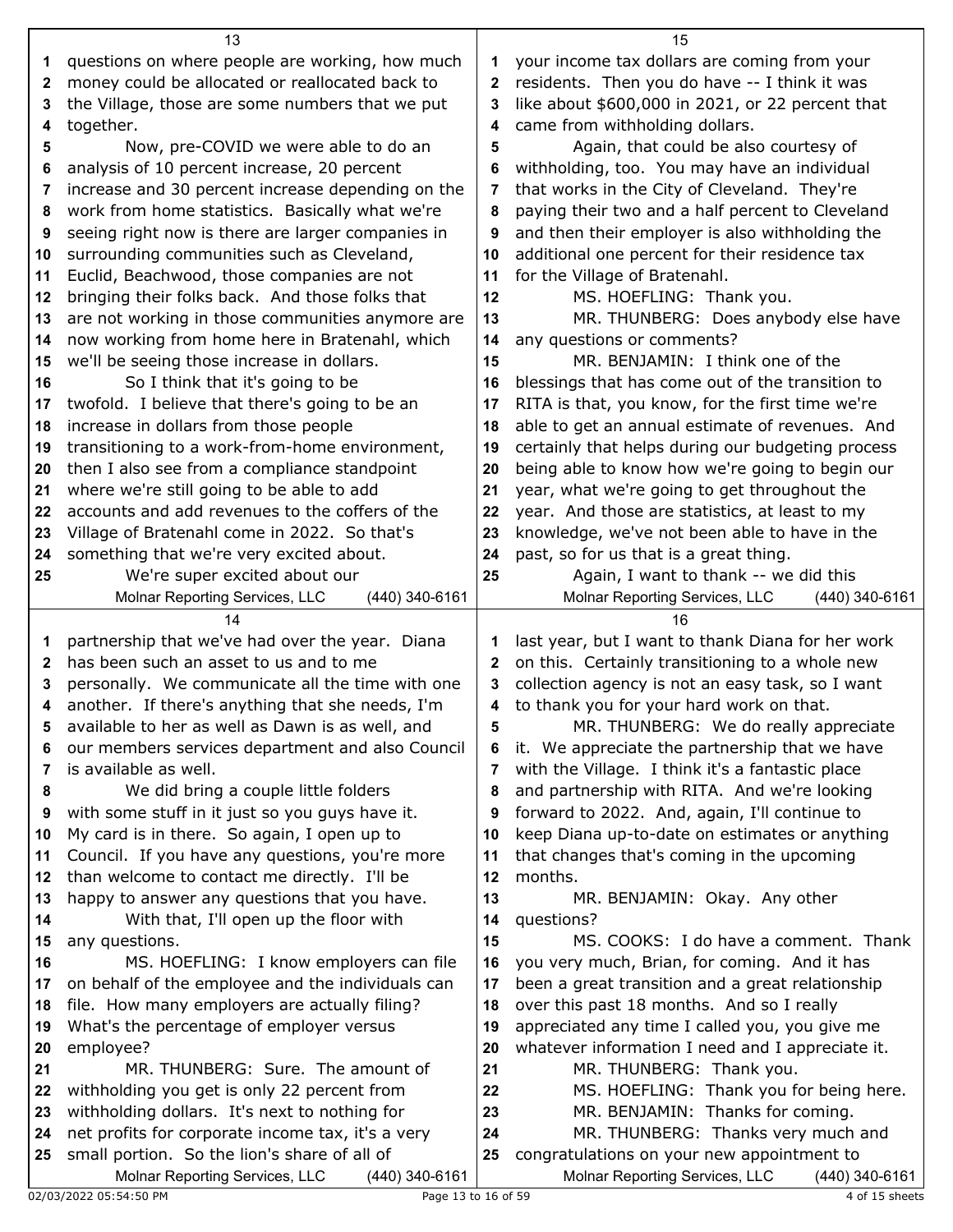|        | 17                                                                                           |        | 19                                                                                                   |
|--------|----------------------------------------------------------------------------------------------|--------|------------------------------------------------------------------------------------------------------|
| 1      | Council.                                                                                     | 1      | actually am. Sometimes I need to say that,                                                           |
| 2      | MS. HOEFLING: Thank you, Brian. I have                                                       | 2      | because I've walked into the room before and I                                                       |
| 3      | big shoes to fill.                                                                           | 3      | see this look over my shoulder, where is the                                                         |
| 4      | MR. THUNBERG: Big shoes to fill? He's                                                        | 4      | architect at? I'm right here. And then THP,                                                          |
| 5      | sitting right here. He's okay. (Laughter.)                                                   | 5      | they focus on historic buildings and facade                                                          |
| 6      | Well, thank you guys very much. We appreciate                                                | 6      | analysis.                                                                                            |
| 7      | your time. Again, my information is in on the                                                | 7      | A little history on the firm. The firm                                                               |
| 8      | packet that you received. So again, you're more                                              | 8      | was founded in 1983, by the founder David                                                            |
| 9      | than welcome to call me at any time with any                                                 | 9      | Sommers. That's where the DS comes from. I                                                           |
| 10     | questions.                                                                                   | 10     | joined the firm in 2002, but I worked on my first                                                    |
| 11     | MR. BENJAMIN: Thank you, Brian.                                                              | 11     | police station project and city hall project in                                                      |
| 12     | MR. THUNBERG: Thank you so much.                                                             | 12     | 1998. And ever since then, I've been focused on                                                      |
| 13     | MR. BENJAMIN: Next on the agenda is a                                                        | 13     | this type of work.                                                                                   |
| 14     | facilities presentation by DS Architects. As                                                 | 14     | Eric has been with us since 2011. He's                                                               |
| 15     | those of you who have been here know that over                                               | 15     | had the honor to present at national conferences                                                     |
| 16     | the last couple of meetings, at every meeting                                                | 16     | on police stations and fire stations. So we like                                                     |
| 17     | we've been taking some time to hear presentations                                            | 17     | to say we're local, we're out of Downtown                                                            |
| 18     | by architects and engineering firms to look at                                               | 18     | Cleveland, but we're nationally recognized for                                                       |
| 19     | how we can best move forward with our study of                                               | 19     | this type of work.                                                                                   |
| 20     | our facilities in the community.                                                             | 20     | The bottom right-hand corner you'll see                                                              |
| 21     | And so I will ask you, I know you're                                                         | 21     | Westlake Community Center. It's a senior                                                             |
| 22     | handing things out there, I'll ask you to                                                    | 22     | community center. We thought that would be                                                           |
| 23     | introduce yourselves and give an overview.                                                   | 23     | important to highlight. We know that that's one                                                      |
| 24     | MR. MEYERS: I wanted to thank you for                                                        | 24     | of the programming elements that will be part of                                                     |
| 25     | the opportunity to come today and present in                                                 | 25     | this study. That just opened up maybe six months                                                     |
|        | Molnar Reporting Services, LLC<br>(440) 340-6161                                             |        | Molnar Reporting Services, LLC<br>(440) 340-6161                                                     |
|        | 18                                                                                           |        | 20                                                                                                   |
| 1      | front of you our qualifications. And more                                                    | 1      | ago. So it's very relevant. We'll be happy to                                                        |
| 2      | importantly, our approach to taking what's been                                              | 2      | take you for a tour at some point.                                                                   |
| 3      | done in the past, which has been a lot, and                                                  | 3      | On page 5, this is just in the last 10                                                               |
| 4      | taking it to the next step forward.                                                          | 4      | years of being in the area, we worked in over 20                                                     |
| 5      | I'm Jeff Meyers. I'm the owner of the                                                        | 5      | Northeastern Ohio communities. To your neighbor,                                                     |
| 6      | DS Architecture. And I'm also head of our Public                                             | 6      | Euclid, we're doing an analysis of their three                                                       |
| 7      | Safety Civic Architecture Group. So we have a                                                | 7      | five stations and their police station currently.                                                    |
| 8<br>9 | studio, we have five of them, but my studio works<br>specifically on these type of projects. | 8<br>9 | We're also working with the City of Cleveland as<br>the owners rep on their new police headquarters. |
| 10     | MR. PROS: I'm Eric Pros. I've been                                                           | 10     | And then we work with townships, Bainbridge and                                                      |
| 11     | with DS Architecture about 10 years now as                                                   | 11     | Brimfield Townships. We work from townships all                                                      |
| 12     | Director of Design. I'm also the Studio Director                                             | 12     | the way up to cities and, of course, with                                                            |
| 13     | for the adaptive historic preservation project,                                              | 13     | villages.                                                                                            |
| 14     | so I understand there's buildings here we're                                                 | 14     | I mentioned this, but you can see on                                                                 |
| 15     | looking to adapt to reuse or preserve them for                                               | 15     | page 6 we are very active in the Ohio Association                                                    |
| 16     | the future. So Jeff and I work hand in hand with                                             | 16     | Chiefs of Police. Don't want to talk about the                                                       |
| 17     | a lot of safety projects as well. I'm happy to                                               | 17     | police too much, but you can never talk about                                                        |
| 18     | be here tonight. Thank you.                                                                  | 18     | them enough. We know that that's a big critical                                                      |
| 19     | MR. MEYERS: If you want to follow                                                            | 19     | piece of that, where they might end up on the                                                        |
| 20     | along, we're on page 3. What you're not seeing                                               | 20     | three different sites as we understand it.                                                           |
| 21     | is there's a team behind us both at our office                                               | 21     | From reading through the history,                                                                    |
| 22     | and some engineers that we have on the team, work                                            | 22     | they're the only ones that haven't had a full                                                        |
| 23     | with Epic Engineering pretty much my whole                                                   | 23     | needs assessment done. So we want to make sure                                                       |
| 24     | career, which I have been in the industry for 24                                             | 24     | that we focus on that. And that's why we think                                                       |
| 25     | years. I'm blessed to look younger than I                                                    | 25     | we bring a value, because of our expertise in                                                        |
|        | Molnar Reporting Services, LLC<br>(440) 340-6161                                             |        | Molnar Reporting Services, LLC<br>(440) 340-6161                                                     |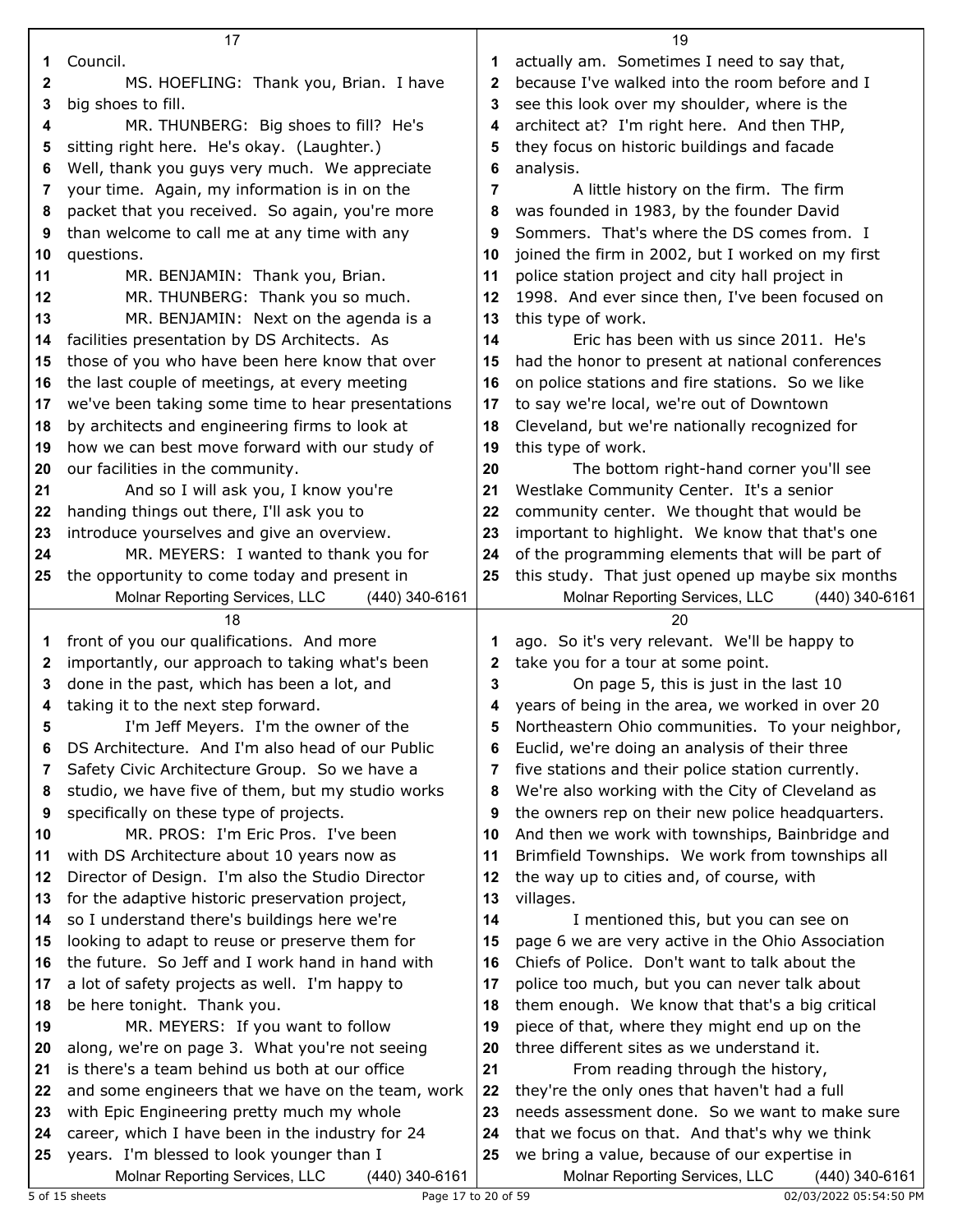|              | 21                                                                                                |          | 23                                                                                              |
|--------------|---------------------------------------------------------------------------------------------------|----------|-------------------------------------------------------------------------------------------------|
| 1            | police, along with the city halls and community                                                   | 1        | start with an architectural project, we're                                                      |
| $\mathbf{2}$ | centers.                                                                                          | 2        | starting with an issue we need to solve next. As                                                |
| 3            | On page 7, we have five studios. In                                                               | 3        | you start to solve that problem, you're going to                                                |
| 4            | addition to the public safety studio, which is                                                    | 4        | come up against other issues. When you come up                                                  |
| 5            | mine -- does everybody have a copy?                                                               | 5        | against those, we need to be excited about the                                                  |
| 6            | Along with our public safety studio,                                                              | 6        | opportunity to solve it in a unique way. And                                                    |
| 7            | Eric mentioned his work in the historic                                                           | 7        | that's the way we attack issues and problems.                                                   |
| 8            | preservation studio adaptive reuse. He's been                                                     | 8        | Fourth core value is Eric's                                                                     |
| 9            | recognized by the Cleveland Restoration Society                                                   | 9        | collaboration. He's in charge of making sure we                                                 |
| 10           | for the work we do on those. And then we also                                                     | 10       | get together. As Director of Design, he wants to                                                |
| 11           | have a hospitality and entertainment group that                                                   | 11       | get ideas from everyone. And our fifth one is                                                   |
| 12           | would oversee some of the Community Center                                                        | 12       | commitment to knowledge, always learning, always                                                |
| 13           | functions.                                                                                        | 13       | teaching. We know that we need to learn about                                                   |
| 14           | When you think about it, the Community                                                            | 14       | your community in order to do a good job. Always                                                |
| 15           | Center entertains the public very similar to                                                      | 15       | learning.                                                                                       |
| 16           | maybe some other industry hospitalities. So                                                       | 16       | The last second before I turn it over to                                                        |
| 17           | those all three studios all in-house, combine                                                     | 17       | Eric is what we call we listen, we lead, we                                                     |
| 18           | them together, we think we can understand all the                                                 | 18       | innovate. We'll focus in on this a little more,                                                 |
| 19           | different pieces and aspects of the project.                                                      | 19       | but we understand there's been a lot of studies                                                 |
| 20           | I often say everybody that comes and has                                                          | 20       | done. And our job is to take those studies,                                                     |
| 21           | made it this far to talk to you has experience.                                                   | 21       | compile them and make a recommendation of how to                                                |
| 22           | They all have a portfolio. And I want to talk                                                     | 22       | actually move forward.                                                                          |
| 23           | about what I think makes us a little different                                                    | 23       | We have a long history going into                                                               |
| 24           | and that's our core values. That's not a                                                          | 24       | communities that have been studying stuff.                                                      |
| 25           | marketing ploy. I talk about it to every                                                          | 25       | Sometimes I call it paralysis by analysis.                                                      |
|              | Molnar Reporting Services, LLC<br>(440) 340-6161                                                  |          | Molnar Reporting Services, LLC<br>(440) 340-6161                                                |
|              |                                                                                                   |          |                                                                                                 |
|              | 22                                                                                                |          | 24                                                                                              |
| 1            | potential client, every engineer we work with,                                                    | 1        | We've been able to take that and take them into                                                 |
| $\mathbf{2}$ | every contractor we work with and at the office                                                   | 2        | reality by doing the DS Architectural process.                                                  |
| 3            | we talk about it.                                                                                 | 3        | So we understand that there are seven puzzle                                                    |
| 4            | So just quickly, our first core value is                                                          | 4        | pieces basically to this. There are three sites.                                                |
| 5            | variance. And in this scenario, when we built                                                     | 5        | There's a police station, a city hall, the parks,                                               |
| 6            | this, when this gets to that point when we're                                                     | 6        | and the Community Center. And how those seven                                                   |
| 7            | doing three different sites, on sites, we need to                                                 | 7        | pieces fit together, ultimately that's the puzzle                                               |
| 8            | be thinking that we're designing this for a                                                       | 8        | we are all going to solve.                                                                      |
| 9            | generation that's not even born yet. This                                                         | 9        | MR. PROS: Thanks, Jeff. We'll talk a                                                            |
| 10           | facility will outlive me and my children, my                                                      | 10       | little bit more about your project. I hope you                                                  |
| 11           | grandchildren. So we want to be fair to the                                                       | 11       | guys can hear me okay. If I need to move                                                        |
| 12           | architectural process that it takes to design a                                                   | 12       | somewhere for better acoustics, let me know.                                                    |
| 13           | facility that's going to last 50, 60, 70 years.                                                   | 13       | Taking what Jeff is talking a little bit                                                        |
| 14           | Trustworthiness, it's easy to say the                                                             | 14<br>15 | further, I'm going to walk you through what our                                                 |
| 15<br>16     | firm has been around since 1983. I joined in                                                      | 16       | process might look like. We resisted the urge to                                                |
| 17           | 2002. You can trust us, but that's not what we                                                    | 17       | start looking at ideas and start testing out                                                    |
| 18           | mean. We believe in partnership with the                                                          | 18       | floor plans. That's obviously what we like to                                                   |
| 19           | organizations and the communities we work with.<br>We trust you. We know that the answer to these | 19       | do, but we didn't want to do too much before we<br>had a chance to talk to you guys. We'll talk |
| 20           | questions is somewhere in the middle of all of                                                    | 20       | about your project. As Jeff mentioned, we know                                                  |
| 21           | our opinion. And that's what we trust. We trust                                                   | 21       | it's not easy. You'll think there's a lot of                                                    |
| 22           | our engineers. We trust you. We don't take an                                                     | 22       | moving parts that need to be considered, so we'll                                               |
| 23           | adversarial approach with this. Without you,                                                      | 23       | talk a little bit more about that.                                                              |
| 24           | this will not be a successful project.                                                            | 24       | I'm on page 11 here if you want to                                                              |
| 25           | Now, convictions are clear. When we<br>Molnar Reporting Services, LLC                             | 25       | follow along. There's graphics. Don't feel like                                                 |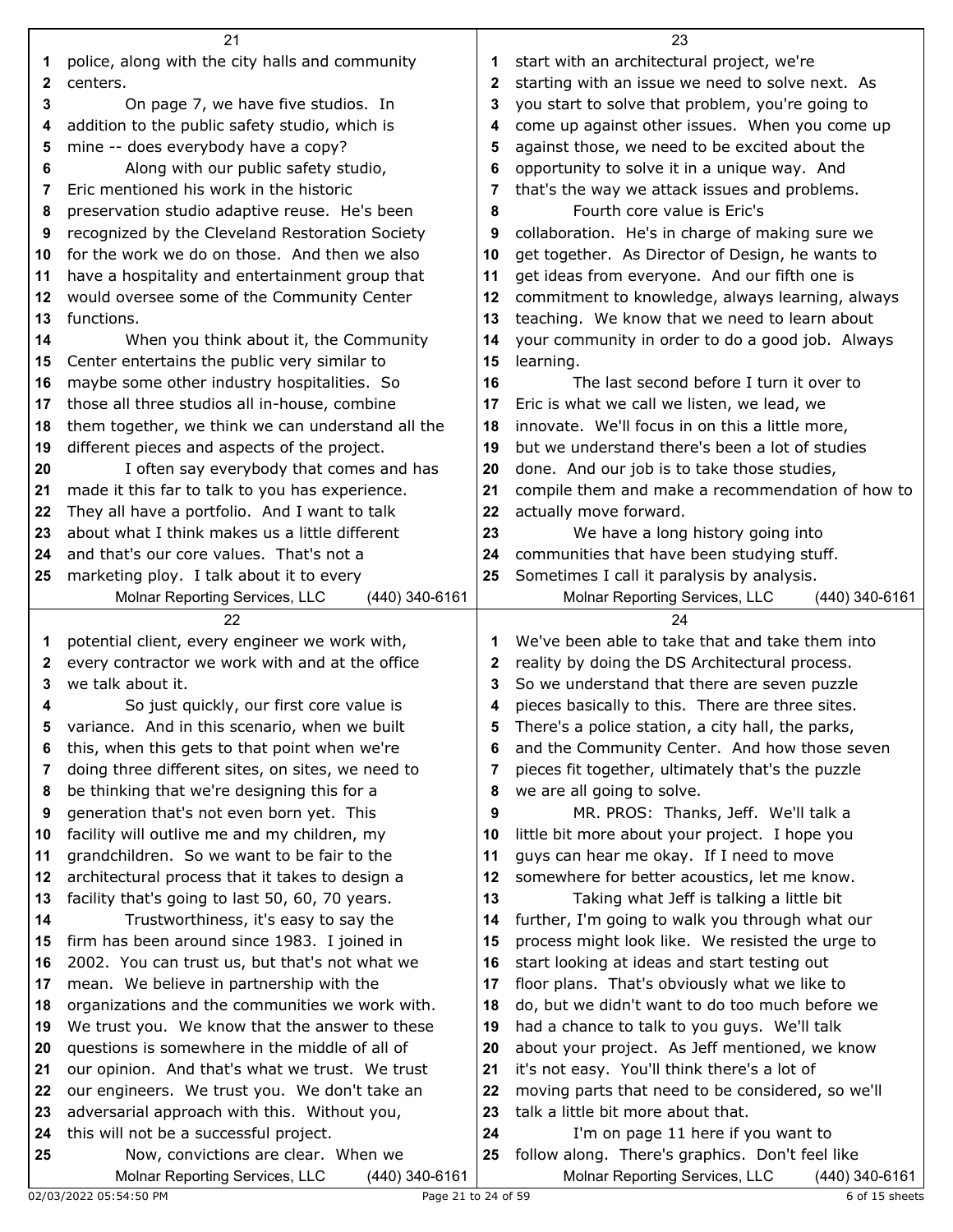|          | 25                                                        |          | 27                                                                                     |
|----------|-----------------------------------------------------------|----------|----------------------------------------------------------------------------------------|
| 1        | you have to. I'm a visual person, so I like to            | 1        | The next one will be operational and                                                   |
| 2        | look at things as well.                                   | 2        | financial efficiencies. Are there advantages to                                        |
| 3        | As Jeff mentioned, we recognize that                      | 3        | having some of these building components                                               |
| 4        | there's been a number of studies that have been           | 4        | together. Police and admin are now currently                                           |
| 5        | done over the past few years or so. Our job now           | 5        | together. Not ideal. You're in a facility that                                         |
| 6        | is to not do another study with this. You've              | 6        | was never designed for that. Should we be                                              |
| 7        | done that enough. We need to take the studies             | 7        | thinking about a facility that is designed that                                        |
| 8        | and turn them into something that's actionable            | 8        | way or are they better off actually having their                                       |
| 9        | and gives you some good sounding board, something         | 9        | own spaces to function out of. That's something                                        |
| 10       | to test your ideas against, but hopefully can             | 10       | we'll think about.                                                                     |
| 11       | make some decisions and come to a resolution.             | 11       | Obviously there are some advantages from                                               |
| 12       | So we recognize that the police is one                    | 12       | a cost standpoint when you bring multiple people                                       |
| 13       | of the big components, as Jeff mentioned. You're          | 13       | in-house. You can share some functions, you can                                        |
| 14       | looking for growth in the future, flexibility,            | 14       | share a conference room, you can share different                                       |
| 15       | thinking ways to future proof your police                 | 15       | facilities, you know, are those worth the                                              |
| 16       | station. Technology is going to continue to               | 16       | tradeoffs back and forth. We want to think about                                       |
| 17       | change. Trying to be mindful of how the                   | 17       | future development. If one of these three sites                                        |
| 18       | department will function 50 years from now. You           | 18       | is no longer needed for a city function, could it                                      |
| 19       | always have to think in these long-term scales if         | 19       | be used for the city? Could the stakeholders be                                        |
| 20       | you're looking at public buildings. You might             | 20       | beyond the city government, but are there future                                       |
| 21       | not have a chance to do this again for a very             | 21       | development, residential development in the                                            |
| 22       | long time, so we make sure we're thinking about           | 22       | future.                                                                                |
| 23       | the future.                                               | 23       | The other thing we want to do is we want                                               |
| 24       | We know that there's, as Jeff said,                       | 24       | to think about the police. Again, as Jeff                                              |
| 25       | three different sites that you're considering:            | 25       | mentioned, we do a lot of police work. We taught                                       |
|          | Molnar Reporting Services, LLC<br>(440) 340-6161          |          | Molnar Reporting Services, LLC<br>(440) 340-6161                                       |
|          |                                                           |          |                                                                                        |
|          | 26                                                        |          | 28                                                                                     |
| 1        | Where we are currently, the Village Hall, and             | 1        | ourselves in that area, but every department is                                        |
| 2        | also the high school site. So all of them have            | 2        | different, every locality is difficult. We have                                        |
| 3        | opportunities. All of them have challenges. Our           | 3        | to give time to think about that and make sure                                         |
| 4        | job is to help you decide where the best move             | 4        | we're analyzing all of the moving parts.                                               |
| 5        | would be.                                                 | 5        | MR. MEYERS: It's important to know that                                                |
| 6        | What we've done here, we did take a                       | 6        | we understand that, too, the Village schedule and                                      |
| 7        | little step beyond where we should have. One of           | 7        | budget is a critical success factor. That's no                                         |
| 8        | the things we like to do as part of our process           | 8        | matter where we go. Those two things will be                                           |
| 9        | is define the goals of the project, critical              | 9        | critical, but these six things are things that                                         |
| 10       | success factors. So it's really easy for us to            | 10       | we're going to work with these four with you to                                        |
| 11       | come up with ideas and different solutions, but           | 11       | determine them. How do we know at the end of the                                       |
| 12       | if we're guessing or we're shooting in the dark,          | 12       | project that this was successful beyond budget,                                        |
| 13       | we'll never get to a solution that's really going         | 13       | beyond schedule? How do we know as a community,                                        |
| 14       | to help you guys. We start thinking about a               | 14       | as a Village, that this is successful?                                                 |
| 15<br>16 | couple that we think are something we want to             | 15       | MR. BENJAMIN: One question, while                                                      |
| 17       | definitely study. And I have four of them listed<br>here. | 16<br>17 | you're at possibilities for future development,                                        |
| 18       | So thinking about community access, you                   | 18       | you had mentioned possibilities for future use by<br>the Village or government entity. |
| 19       | know where we are currently here, you're on one           | 19       | Would you also look at potential future                                                |
| 20       | side of the town. Is a more central location              | 20       | use by a private developer?                                                            |
| 21       | advantageous, is something that's more connected          | 21       | MR. PROS: I think so.                                                                  |
| 22       | to the thoroughfares or transportation corridors          | 22       | MR. BENJAMIN: As a commercial?                                                         |
| 23       | more effective. Thinking about how the community          | 23       | MR. PROS: We recognize that there's not                                                |
| 24       | gets to these buildings is important for us to            | 24       | a commercial component to the Village, but I                                           |
| 25       | think about.                                              | 25       | think if the lands were not needed anymore or if                                       |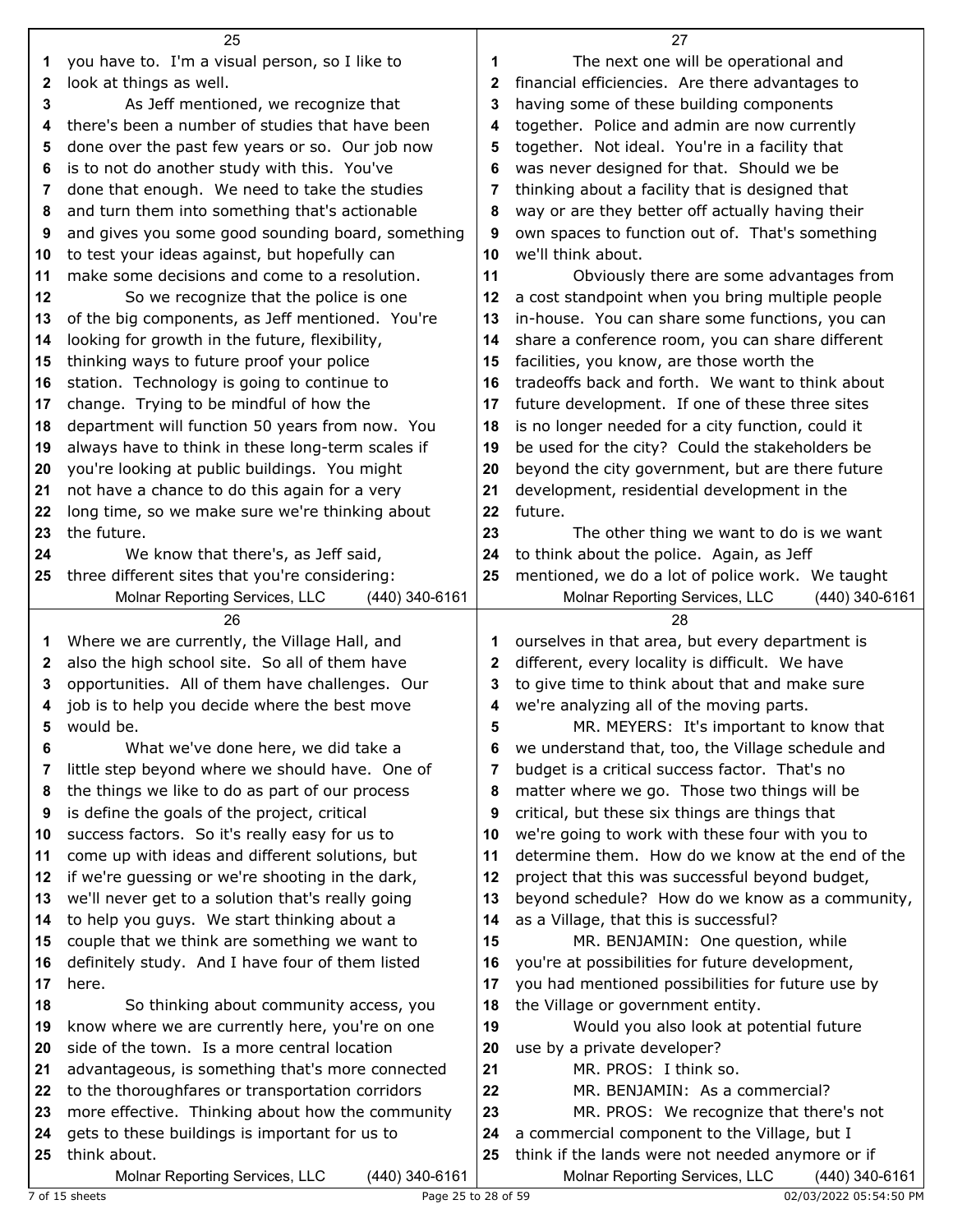|              | 29                                                                                                    |          | 31                                                        |
|--------------|-------------------------------------------------------------------------------------------------------|----------|-----------------------------------------------------------|
| 1            | it was some kind of public partnership that could                                                     | 1        | things haven't changed. So that listening                 |
| $\mathbf{2}$ | be advantageous, certainly. We're not interested                                                      | 2        | process will start right away.                            |
| 3            | in maintaining property that has a higher and                                                         | 3        | The leadership part is us helping you                     |
| 4            | better use some other way.                                                                            | 4        | make decisions, helping you present information,          |
| 5            | MR. BENJAMIN: As part of this process,                                                                | 5        | make it easy to understand, that's our leisure            |
| 6            | would you be able to do a cost benefit analysis?                                                      | 6        | process. And innovation is going to come about,           |
| 7            | MR. MEYERS: So we actually started                                                                    | 7        | as it always done with every project, there's             |
| 8            | that. That's the thing, how much do we want to                                                        | 8        | never one perfect solution. There's going to be           |
| 9            | show you before we start the process.                                                                 | 9        | tradeoffs, there's going to be decisions that             |
| 10           | MR. BENJAMIN: Okay.                                                                                   | 10       | need to be made. And that's when the innovation           |
| 11           | MR. MEYERS: We worked with a gentleman                                                                | 11       | comes in. Are there creative ideas for how to             |
| 12           | who comes from GBX, he's here in Cleveland, but                                                       | 12       | use this building as Jeff was saying.                     |
| 13           | they take old buildings and look at them from a                                                       | 13       | Is there something not in the reports                     |
| 14           | private standpoint. Something like this could be                                                      | 14       | yet we can start to uncover a little bit. That's          |
| 15           | eligible for tax credits for a private developer,                                                     | 15       | the innovation that gets me excited as the                |
| 16           | not for the Village. So this site in particular                                                       | 16       | Director of Design. You start a project out.              |
| 17           | could have a big return on investment that we                                                         | 17       | You always think you know where it's going to go,         |
| 18           | started talking about. So yes, that would be                                                          | 18       | but there's always twists and turns along the way         |
| 19           | part of this. It will be a cost analysis, a                                                           | 19       | that provide opportunities for innovations. So            |
| 20           | benefit analysis, a risk analysis.                                                                    | 20       | that's what we do.                                        |
| 21           | MR. BENJAMIN: Thank you.                                                                              | 21       | I'll walk you through the steps of what                   |
| 22           | MR. PROS: That's a great point. This                                                                  | 22       | that might look like. I'm on page 14 here.                |
| 23           | is why we want to be in the room to have                                                              | 23       | These are generic to paint a picture of what this         |
| 24           | discussions about the opportunities.                                                                  | 24       | process will look like. We're targeting August            |
| 25           | MR. MEYERS: Interrupt any time.                                                                       | 25       | as a place to be done with our report so we can           |
|              | Molnar Reporting Services, LLC<br>(440) 340-6161                                                      |          | Molnar Reporting Services, LLC<br>(440) 340-6161          |
|              |                                                                                                       |          |                                                           |
|              | 30                                                                                                    |          | 32                                                        |
| 1            | MR. PROS: Absolutely. And thinking                                                                    | 1        | put something in your hands. If you need to put           |
| 2            | about each of the departments, I'm thinking these                                                     | 2        | something on a ballot or something to be decided,         |
| 3            | critical success factors here in umbrella terms,                                                      | 3        | it gives you a couple months to do that before            |
| 4            | but thinking about the police station or any of                                                       | 4        | November. So August is circled on our calendar            |
| 5            | these, they're going to have their own critical                                                       |          | as a target date. So it gives us several months           |
| 6            | success functions. Thinking about just providing                                                      | 6        | to walk this project through and we won't be              |
| 7            | a space that gives dignity for the officers                                                           | 7        | rushing.                                                  |
| 8            | coming on duty. You need a facility. It doesn't                                                       | 8        | We want to start by validating                            |
| 9            | have to be fancy, but you want them to feel                                                           | 9        | information. There's several hundred pages of             |
| 10           | respected and honored, thinking about the level                                                       | 10       | documentation. We do that with you guys and make          |
| 11           | of service to the community. Does your                                                                | 11       | sure that that all still is valid. And then               |
| 12           | facility --                                                                                           | 12       | places where there's gaps or information that's           |
| 13           | MR. TAYLOR: Please speak up.                                                                          | 13       | not provided yet, make sure we sit down and have          |
| 14           | MR. PROS: Sorry. What I'm saying is                                                                   | 14       | interviews with the Police Department, with other         |
| 15           | each of the departments will have their own                                                           | 15       | folks that weren't in part of those reports               |
| 16           | success factors as well.                                                                              | 16       | previously.                                               |
| 17           | We'll flip to the next page here. Sorry                                                               | 17       | So this is a couple images of us talking                  |
| 18           | I'm talking too much. Jeff mentioned our                                                              | 18       | to fire chiefs, talking to police chiefs, talking         |
| 19           | process. This is listen, lead and innovate                                                            | 19       | to mayors and getting everyone's opinions so we           |
| 20<br>21     | process. The listening starts now. We met with                                                        | 20<br>21 | can get all that information and start to<br>evaluate it. |
| 22           | the Mayor, done some research, done some digging,<br>but we really want think about all of you and go | 22       | Next we're going to start doing some                      |
| 23           | back and validate those reports that were done                                                        | 23       | envision. Flip to page 15 here. This is what              |
| 24           | previously. Make sure tat the information that                                                        | 24       | your neighbors up to the north in Euclid and also         |
| 25           | was put out 20 years ago is still relevant, that                                                      | 25       | out in Newbury Township, we're working with them          |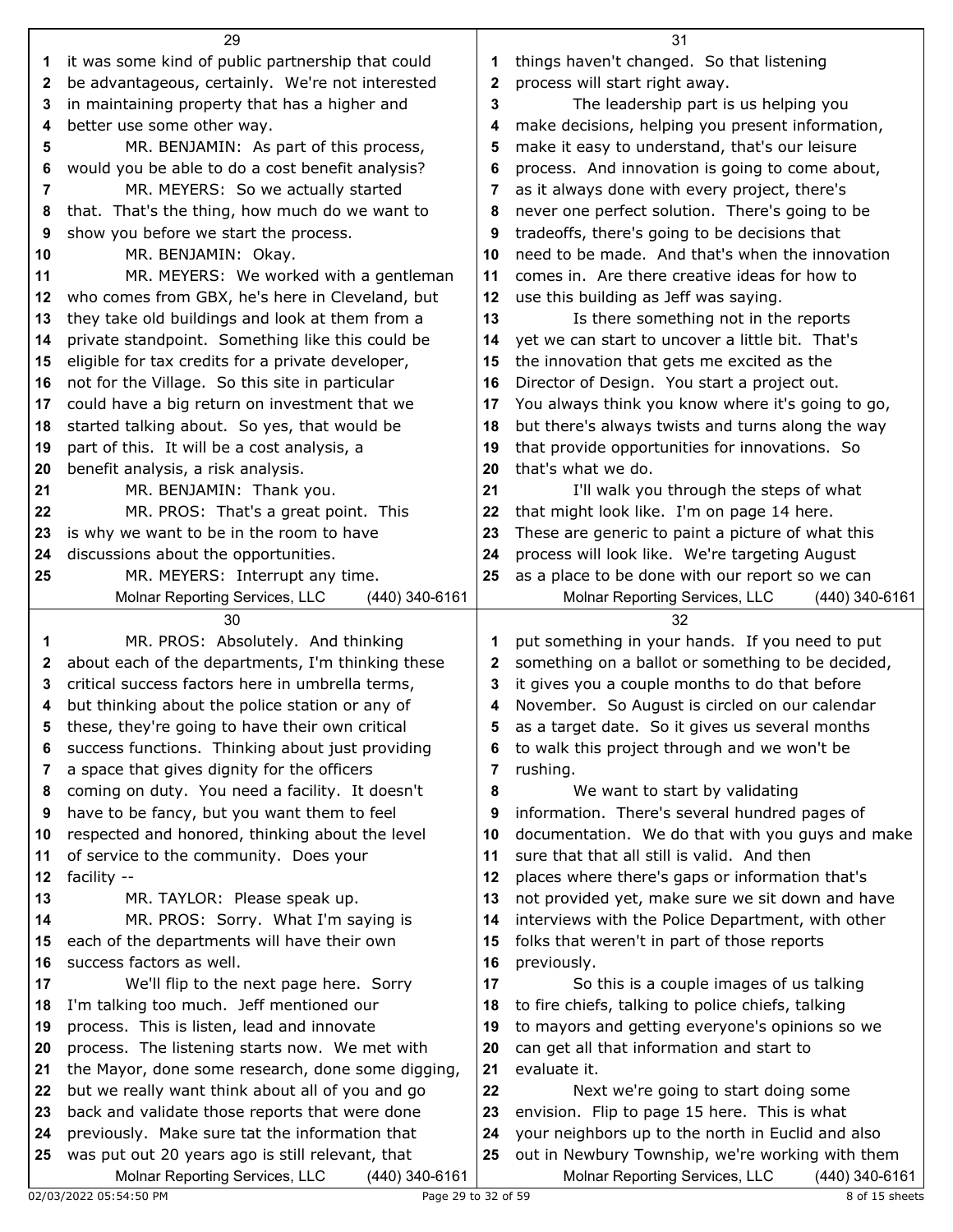|              | 33                                                                                                |    | 35                                                                                                   |
|--------------|---------------------------------------------------------------------------------------------------|----|------------------------------------------------------------------------------------------------------|
| 1            | on their fire station currently. So we welcome                                                    | 1  | comes about by having people next door to each                                                       |
| $\mathbf{2}$ | involvement as much as you guys would like, but,                                                  | 2  | other, something we want to think about.                                                             |
| 3            | you know, from the citizens, from the various                                                     | 3  | Part of this also, every single room                                                                 |
| 4            | stakeholders in these organizations, we want to                                                   | 4  | makes a room data sheet. Does it need power?                                                         |
| 5            | hear people's ideas. It helps them get brought                                                    | 5  | Does it need a projector for people like us that                                                     |
| 6            | into the idea. If you ever did need to go on a                                                    | 6  | forgot to bring ours today. All of those needs                                                       |
| 7            | ballot, I think people feeling heard and feeling                                                  | 7  | that the rooms need to function properly. We'll                                                      |
| 8            | involved only helps create the civic pride and                                                    | 8  | have a list of those things. It's a wish list.                                                       |
| 9            | energy that you need for a project to be                                                          | 9  | We'll start off with what we want and then we'll                                                     |
| 10           | successful.                                                                                       | 10 | come down to what's reasonable, what's fair,                                                         |
| 11           | MR. MEYERS: One of the values we bring                                                            | 11 | what's the right approach. So the programming                                                        |
| 12           | is if you have to go to the ballot is we've been                                                  | 12 | phases really is where we start to talk about                                                        |
| 13           | through a process a lot. We have a tested                                                         | 13 | specifics of the spaces and how those start to                                                       |
| 14           | approach that has a very successful pass rate. I                                                  | 14 | make sense.                                                                                          |
| 15           | can't guarantee it, but we've never had a                                                         | 15 | Next what we'll do, we'll come up with                                                               |
| 16           | community not get it passed. Some of them had to                                                  | 16 | an initial report. It has a chance for you guys                                                      |
| 17           | go a second time, but we've never had somebody                                                    | 17 | to give us feedback, kind of work through that,                                                      |
| 18           | shelf a project. This approach is pretty simple.                                                  | 18 | make sure that we're addressing all the items,                                                       |
| 19           | We can go over that in more detail if you like,                                                   | 19 | kind of a rough draft, if you will. If we had to                                                     |
| 20           | but that's something that we bring a value to                                                     | 20 | pick a time, say July or something, give a month                                                     |
| 21           | this project from our experience.                                                                 | 21 | for us to come back and forth, make sure we're                                                       |
| 22           | MS. HUFFMAN: I would have really liked                                                            | 22 | really understanding the story.                                                                      |
| 23           | to have heard that.                                                                               | 23 | Here you see a couple ideas. We did a                                                                |
| 24           | MR. MEYERS: Do you want to hear that                                                              | 24 | civic campus for the City of Kent on the left                                                        |
| 25           | now?                                                                                              | 25 | there, so looking at how the new police station                                                      |
|              | Molnar Reporting Services, LLC<br>(440) 340-6161                                                  |    | Molnar Reporting Services, LLC<br>(440) 340-6161                                                     |
|              |                                                                                                   |    |                                                                                                      |
|              |                                                                                                   |    |                                                                                                      |
|              | 34                                                                                                |    | 36                                                                                                   |
| 1            | MS. HUFFMAN: Not now.                                                                             | 1  | was going to fit on that site, how it interacts                                                      |
| $\mathbf{2}$ | MR. PROS: In general terms, it is our                                                             | 2  | with the college. There's a lot of different                                                         |
| 3            | listening process. You listen. Then you lead                                                      | 3  | functions there you're looking at. We'll start                                                       |
| 4            | through a process to arrive at answers. Then                                                      | 4  | off big picture and really drill into some of the                                                    |
| 5            | innovation is where you start to do some of the                                                   | 5  | details.                                                                                             |
| 6            | tradeoffs. It's basically that at a larger                                                        | 6  | MR. MEYERS: They had 13 sites we                                                                     |
| 7            | scale.                                                                                            | 7  | studied for them.                                                                                    |
| 8            | MR. MEYERS: It's empowering your                                                                  | 8  | MR. PROS: We found a good one for them                                                               |
| 9            | community to take ownership of the project.                                                       | 9  | finally.                                                                                             |
| 10           | That's the summary of what we will do.                                                            | 10 | MR. MEYERS: That was fun.                                                                            |
| 11           | MR. PROS: Flip to the next page here.                                                             | 11 | MR. PROS: On the right here this is the                                                              |
| 12           | So next step after we do this visioning,                                                          | 12 | Village of Tallmadge. They have a new fire                                                           |
| 13           | listening a step further, is to kind of get into                                                  | 13 | station and they're building a new roundabout.                                                       |
| 14           | leadership and looking at programming. Each of                                                    | 14 | So if some of you know Tallmadge, they have that                                                     |
| 15           | the spaces that you identified that needs to be                                                   | 15 | one big roundabout in the middle of the city.                                                        |
| 16           | represented in this final solution, we're going                                                   | 16 | They're going to propose another one here. So                                                        |
| 17           | to pull that apart a little bit, figure out what                                                  | 17 | how does that start to change that community,                                                        |
| 18           | the needs really are. It's kind of tiny, but                                                      | 18 | that neighborhood? Is it going to feel a lot                                                         |
| 19           | start looking at the spaces.                                                                      | 19 | different with that traffic pattern. So thinking                                                     |
| 20           | Are there opportunities for there to be                                                           | 20 | about all the impacts that decision has as part                                                      |
| 21           | shared or do you really need some privacy and                                                     | 21 | of our process there.                                                                                |
| 22           | separate things? I know the Mayor's office                                                        | 22 | MR. MEYERS: As we move into the next                                                                 |
| 23           | currently, it's not ideal, but everyone is kind                                                   | 23 | step, which is the final document, I always say                                                      |
| 24           | of in the mix there, probably not ideal, but                                                      | 24 | if an architect doesn't challenge a community and                                                    |
| 25           | maybe there is an operational efficiency that<br>Molnar Reporting Services, LLC<br>(440) 340-6161 | 25 | its leadership to think differently, they're not<br>Molnar Reporting Services, LLC<br>(440) 340-6161 |

9 of 15 sheets 2019/2022 05:54:50 PM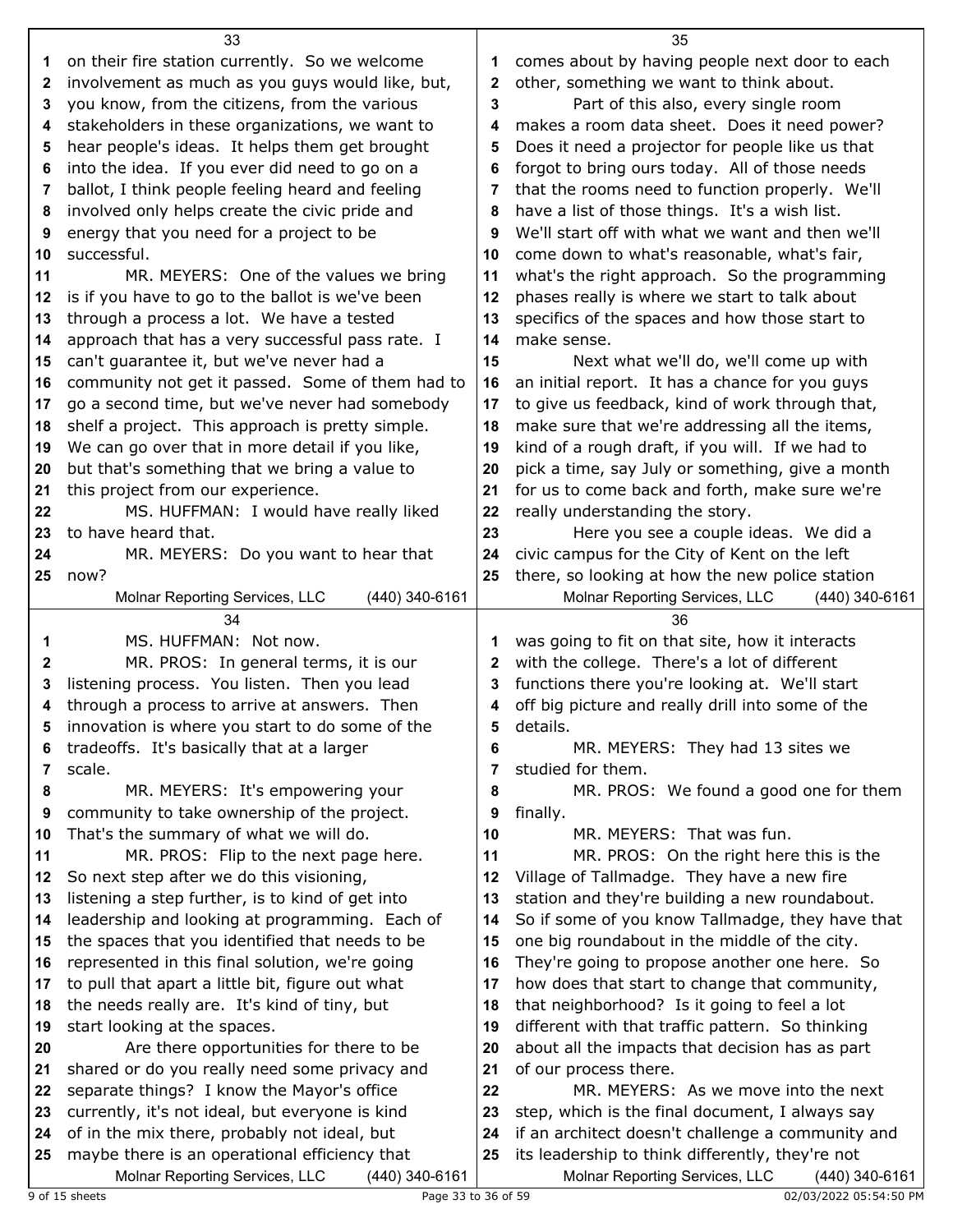|          | 37                                                    |             | 39                                                                               |  |
|----------|-------------------------------------------------------|-------------|----------------------------------------------------------------------------------|--|
| 1.       | worth what you're paying them. So we will             | 1           | campus down there.                                                               |  |
| 2        | challenge you. We may not always agree with all       | $\mathbf 2$ | MS. HUFFMAN: You all got good reviews.                                           |  |
| 3        | of you, we can't always lead by consensus, so         | 3           | I sat with some people from that. They love                                      |  |
| 4        | we're going into this with open eyes.                 | 4           | that. I frequent Kent regularly and so to see                                    |  |
| 5        | We don't have a preconceived idea of                  | 5           | the way it used to be to what it is now.                                         |  |
| 6        | where this is going to end up, but we will lead       | 6           | MR. PROS: Amazing.                                                               |  |
| 7        | you through a process together where there will       | 7           | MS. HUFFMAN: Yes.                                                                |  |
| 8        | be tangible actionable items. And that's what         | 8           | MR. PROS: When I first went to college,                                          |  |
| 9        | that final document will tell you and your            | 9           | none that was there. It's amazing to be there.                                   |  |
| 10       | community from our professional opinion on how to     | 10          | And it's one of those things you don't realize                                   |  |
| 11       | move forward from a lot of years and a lot of         | 11          | how fast it's growing when you're right there                                    |  |
| 12       | community experience.                                 | 12          | watching it. When you take a step back, you see                                  |  |
| 13       | I think it's important to know that                   | 13          | how far it's going.                                                              |  |
| 14       | we're walking in here with eyes wide open.            | 14          | MR. BENJAMIN: All right. Thank you,                                              |  |
| 15       | There's been at lot done that's good that will        | 15          | Jeff and Eric. We appreciate you giving your                                     |  |
| 16       | help us build this case to where we go, but           | 16          | presentation tonight. Before we adjourn this                                     |  |
| 17       | ultimately it's going to be a lot of discussion       | 17          | part of the meeting, any other questions from                                    |  |
| 18       | and interaction.                                      | 18          | members of Council? Thank you very much.                                         |  |
| 19       | MR. PROS: An image here is just kind of               | 19          | So our next step in this process will be                                         |  |
| 20       | a diagram we looked at, Kent's new police             | 20          | to probably have another Committee of the Whole                                  |  |
| 21       | station. The site that they chose responded to        | 21          | meeting sometime in February where we can sit                                    |  |
| 22       | the college, responded to the historical              | 22          | down. And I believe this was the third and last                                  |  |
| 23       | downtown, it responded to the commercial downtown     | 23          | of the proposals from prospective architect and                                  |  |
| 24       | district and the residential areas, so there's a      | 24          | engineering firms. So we can have a discussion                                   |  |
| 25       | lot of input. The whole city is really kind of        | 25          | about the proposals and then make a decision on                                  |  |
|          | Molnar Reporting Services, LLC<br>(440) 340-6161      |             | Molnar Reporting Services, LLC<br>(440) 340-6161                                 |  |
|          |                                                       |             |                                                                                  |  |
|          | 38                                                    |             | 40                                                                               |  |
| 1        | represented for the site that they chose. So          | 1           | how we would like to move forward. So thanks                                     |  |
| 2        | just examining those impacts the site has and how     | 2           | again, DS Architects.                                                            |  |
| 3        | that building reflects on the community.              | 3           | Moving forward with the next part of our                                         |  |
| 4        | As Jeff said, the final report will                   | 4           | agenda, we're going to the recreation fee                                        |  |
|          | hopefully give you at least not one                   | 5           | schedules proposed for 2022. And I know that Sue                                 |  |
| 6        | recommendation but a culmination of all these         | 6           | is here.                                                                         |  |
| 7        | ideas into something that should make things a        | 7           | MS. CAPELLO: Sue is here.                                                        |  |
| 8        | little less murky, right? Clear the mud a little      | 8           | MR. BENJAMIN: The only major change                                              |  |
| 9        | for you guys. At the end of the day, the final        | 9           | that I saw compared to the previous rate sheet is                                |  |
| 10       | slide here, what we strive to do is inspire           | 10          | the addition or actually the additional \$10 an                                  |  |
| 11       | together. As Director of Design that's what's         | 11          | hour for a police officer. So we're going from                                   |  |
| 12       | get me excited every day to go to work is working     | 12          | \$40 an hour to \$50 an hour; is that correct?                                   |  |
| 13       | with folks like you guys, to envision the future      | 13          | MS. CAPELLO: Yes.                                                                |  |
| 14       | and inspire you guys to think about facilities.       | 14          | MR. BENJAMIN: And then the garden plot                                           |  |
| 15       | So if you have any questions, happy to                | 15          | fee of \$25 has been memorialized in this document                               |  |
| 16       | answer anything you might have. Thank you for         | 16          | as well.                                                                         |  |
| 17<br>18 | your time tonight.                                    | 17<br>18    | MS. CAPELLO: Yes.                                                                |  |
|          | MR. MEYERS: We're both Kent State                     | 19          | MR. BENJAMIN: And then I noticed that                                            |  |
| 19       | University grads. We do work at the University        | 20          | the setup time, the free setup time has jumped<br>from two hours to three hours? |  |
| 20<br>21 | and for the city.<br>MS. HUFFMAN: So that was the new | 21          | MS. CAPELLO: Yes.                                                                |  |
| 22       | detail?                                               | 22          | MR. BENJAMIN: Did I miss anything?                                               |  |
| 23       | MR. MEYERS: Our firm was part of the                  | 23          | MS. CAPELLO: Yes. (Laughter.) For                                                |  |
| 24       | new downtown development. We were part of the         | 24          | like wine and beer tasting, it was \$20. It's                                    |  |
| 25       | two phases of that document and part of the city      | 25          | going up to 30.                                                                  |  |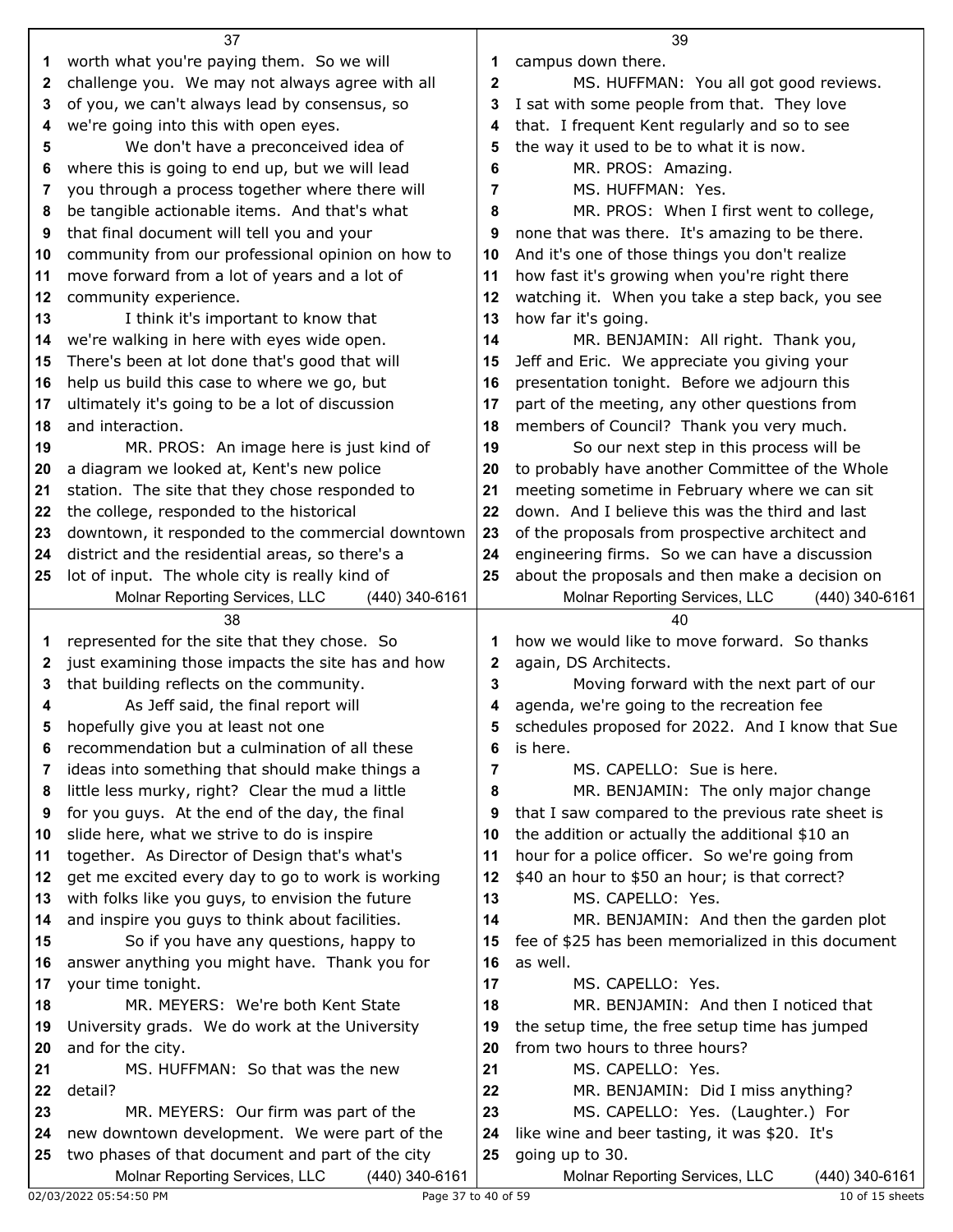|              | 41                                                                  |          | 43                                                                                |
|--------------|---------------------------------------------------------------------|----------|-----------------------------------------------------------------------------------|
| 1            | MR. BENJAMIN: \$30. Okay.                                           | 1.       | understanding from the Mayor is the rates stay                                    |
| 2            | MS. CAPELLO: And that's it.                                         | 2        | the same. The only instruction given me was to                                    |
| 3            | MR. BENJAMIN: Thank you. Any                                        | 3        | extend it to 2022. No instruction on any                                          |
| 4            | discussion on the new rate sheet? If none, can I                    | 4        | increased rate. So if you pass this this evening                                  |
| 5            | have a motion to entertain the acceptance of the                    | 5        | here in the regular meeting, it's on the                                          |
| 6            | Community Center rental prices for 2022?                            | 6        | understanding that the rates are the same as '19                                  |
| 7            | MR. McDONALD: So move.                                              | 7        | and '20.                                                                          |
| 8            | MR. TAYLOR: Second.                                                 | 8        | MR. BENJAMIN: Thank you. So noted in                                              |
| 9            | MR. BENJAMIN: It's been moved and                                   | 9        | the minutes.                                                                      |
| 10           | seconded. Roll call.                                                | 10       | Any other questions? Conversation?                                                |
| 11           | MS. COOKS: Mr. Benjamin?                                            | 11       | Hearing none, can I have a motion to move forward                                 |
| 12           | MR. BENJAMIN: Aye.                                                  | 12       | with this item on the agenda?                                                     |
| 13           | MS. COOKS: Ms. Burke-Jones?                                         | 13       | MR. MATTY: For recommendation.                                                    |
| 14           | MS. BURKE-JONES: Aye.                                               | 14       | MR. BENJAMIN: Recommendation. I'm                                                 |
| 15           | MS. COOKS: Ms. Hoefling?                                            | 15       | sorry, recommendation.                                                            |
| 16           | MS. HOEFLING: Aye.                                                  | 16       | MS. BURKE-JONES: I so move.                                                       |
| 17           | MS. COOKS: Ms. Huffman?                                             | 17       | MR. McDONALD: Second.                                                             |
| 18           | MS. HUFFMAN: Aye.                                                   | 18       | MR. BENJAMIN: It's been moved and                                                 |
| 19           | MS. COOKS: Mr. McDonald?                                            | 19       | seconded. Roll call.                                                              |
| 20           | MR. McDONALD: Aye.                                                  | 20       | MS. COOKS: Mr. Benjamin?                                                          |
| 21           | MS. COOKS: Mr. Taylor?                                              | 21       | MR. BENJAMIN: Aye.                                                                |
| 22           | MR. TAYLOR: Aye.                                                    | 22       | MS. COOKS: Ms. Burke-Jones?                                                       |
| 23           | MR. BENJAMIN: The next item on the                                  | 23       | MS. BURKE-JONES: Aye.                                                             |
| 24           | agenda are Resolutions 1241 and 1242. Resolution                    | 24       | MS. COOKS: Ms. Hoefling?                                                          |
| 25           | 1241 is a resolution authorizing the Mayor to                       | 25       | MS. HOEFLING: Aye.                                                                |
|              | Molnar Reporting Services, LLC<br>(440) 340-6161                    |          | Molnar Reporting Services, LLC<br>(440) 340-6161                                  |
|              |                                                                     |          |                                                                                   |
|              | 42                                                                  |          | 44                                                                                |
| 1            | renew the Village architect services agreement                      | 1        | MS. COOKS: Ms. Huffman?                                                           |
| $\mathbf{z}$ | with Van Auden Akins Architects, LLC for                            | 2        | MS. HUFFMAN: Aye.                                                                 |
| 3            | architect and related services and declaring an                     | 3        | MS. COOKS: Mr. McDonald?                                                          |
| 4            | emergency.                                                          | 4        | MR. McDONALD: Aye.                                                                |
| 5            | And looking at the agreement, it is                                 | 5        | MS. COOKS: Mr. Taylor?                                                            |
| 6            | basically extending the agreement from the                          | 6        | MR. TAYLOR: Aye.                                                                  |
| 7            | previous years and the cost has not increased.                      | 7        | MR. BENJAMIN: Okay. Next is resolution                                            |
| 8            | The cost is not to exceed \$20,000.                                 | 8        | 1242, a resolution authorizing the Mayor to enter                                 |
| 9            | Is there any discussion regarding this                              | 9        | into a management consultant agreement with                                       |
| 10           | piece of legislation.                                               | 10       | Clemans Nelson & Associates, Inc. for management                                  |
| 11           | MS. HOEFLING: One question. For the                                 | 11       | and/or fiscal consulting services in labor,                                       |
| 12           | rates on the last sheet, they go through 2020.                      | 12       | employment and other areas as might be requested                                  |
| 13           | Do we have to charge hourly rates above the                         | 13       | and declaring an emergency.                                                       |
| 14           | 20,000? Do we have the hourly rates -- on the                       | 14       | This, again, like with the Van Auden                                              |
| 15           | hourly rate sheet that was included, if we have                     | 15       | Akins agreement authorizes us to continue our                                     |
| 16           | pay an hourly rate above the 20,000, do you have                    | 16       | agreement, consultant agreement with our HR, our                                  |
| 17           | what the hourly rates are?                                          | 17       | current HR firm. The fees have not changed.                                       |
| 18           | MR. BENJAMIN: That's a good question.                               | 18       | They remain at \$175 per month for the year. And                                  |
| 19           | Provided to us was a rate sheet that had, I                         | 19       | then you'll see on page 1 of 4 there is the                                       |
| 20           | believe, 2019 hourly rates and 2020 hourly rates.                   | 20       | agreement. The additional consulting                                              |
| 21           | We don't have any additional hourly rates                           | 21       | professional service prices remain the same as                                    |
| 22           | reflecting 2022 rates.                                              | 22       | last year as well.                                                                |
| 23           | Are we aware if 2022 rates would be the                             | 23       | Are there any questions regarding the                                             |
| 24<br>25     | same as they were in 2020 and 2021?<br>MR. MATTY: Mr. President, my | 24<br>25 | Clemans Nelson & Associates agreement?<br>Hearing none, is there a recommendation |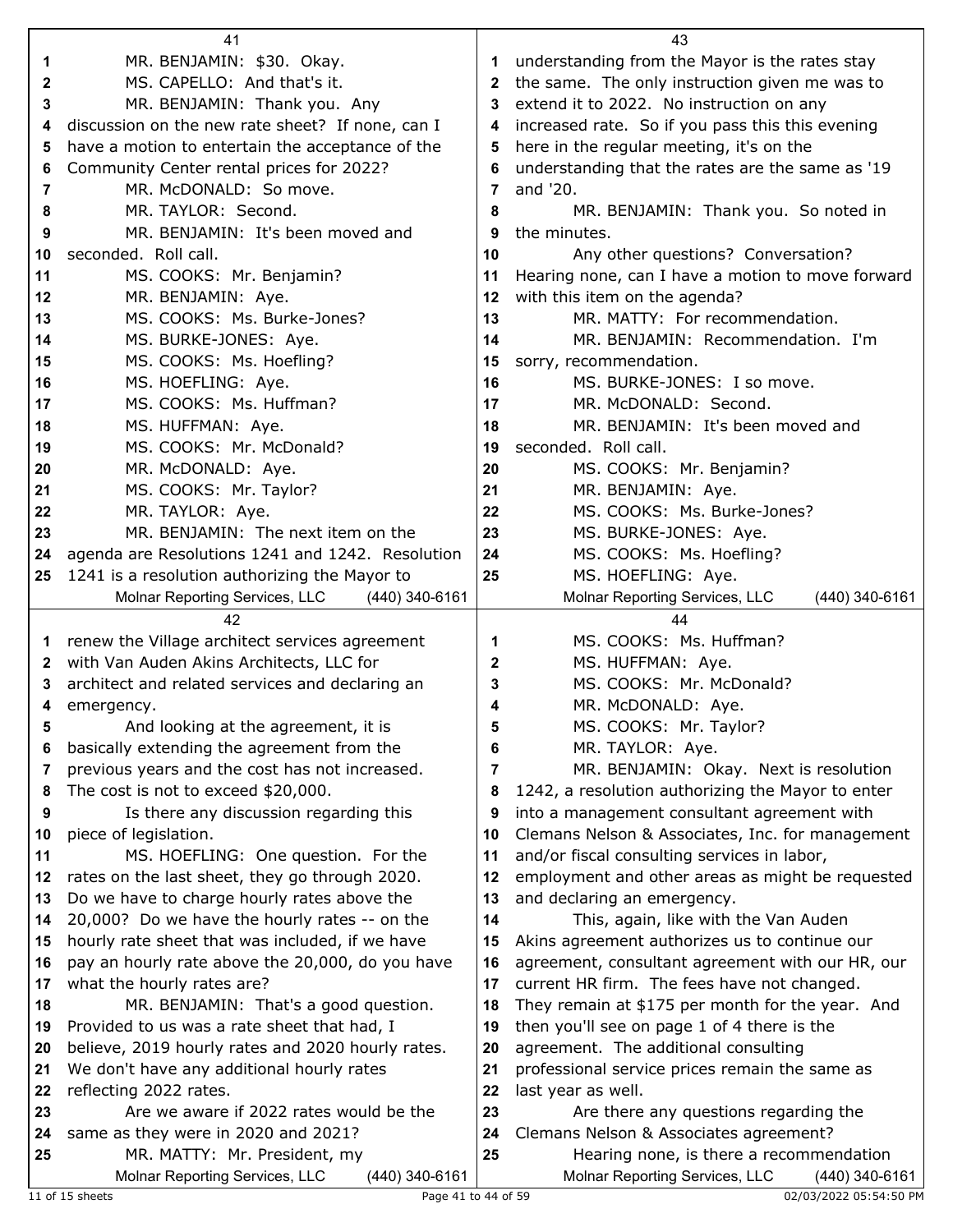|          | 45                                                |          | 47                                                                  |
|----------|---------------------------------------------------|----------|---------------------------------------------------------------------|
| 1        | for passage tonight at the Council meeting?       | 1        | to create the position of Chief Magistrate of                       |
| 2        | MR. McDONALD: So move.                            | 2        | Mayor's Court and declaring an emergency.                           |
| 3        | MR. TAYLOR: Second.                               | 3        | So I am going to ask for some additional                            |
| 4        | MS. BURKE-JONES: Second.                          | 4        | information about the creation of this position.                    |
| 5        | MR. BENJAMIN: Thank you. It's been                | 5        | It's my understanding that the chief, that there                    |
| 6        | moved and seconded. Roll call.                    | 6        | have been several magistrates over the course of                    |
| 7        | MS. COOKS: Mr. Benjamin?                          | 7        | the years. And that we're now creating the                          |
| 8        | MR. BENJAMIN: Aye.                                | 8        | position of Chief Magistrate. And sort of the                       |
| 9        | MS. COOKS: Ms. Burke-Jones?                       | 9        | Mayor's role with Mayor's Court has changed a                       |
| 10       | MS. BURKE-JONES: Aye.                             | 10       | little bit.                                                         |
| 11       | MS. COOKS: Ms. Hoefling?                          | 11       | Is there someone who could give an                                  |
| 12       | MS. HOEFLING: Aye.                                | 12       | update on that?                                                     |
| 13       | MS. COOKS: Ms. Huffman?                           | 13       | MR. MATTY: Mr. President Pro Tem, the                               |
| 14       | MS. HUFFMAN: Aye.                                 | 14       | only update I have for you is that this follows                     |
| 15       | MS. COOKS: Mr. McDonald?                          | 15       | an instruction by e-mail given to me by the                         |
| 16       | MR. McDONALD: Aye.                                | 16       | Mayor. As far as the position, the pay and the                      |
| 17       | MS. COOKS: Mr. Taylor?                            | 17       | duties, since I believe the understanding is that                   |
| 18       | MR. TAYLOR: Aye.                                  | 18       | the Mayor will -- Diana, you can correct me if                      |
| 19       | MR. BENJAMIN: One of most important               | 19       | you know anything else, but the Mayor will step                     |
| 20       | ordinances on the agenda tonight is the ordinance | 20       | back from a time standpoint on his work at                          |
| 21       | confirming the appointment by the Mayor of Joseph | 21       | Mayor's Court.                                                      |
| 22       | Zalar as Street Commissioner for the year 2022,   | 22       | MS. COOKS: The Mayor has stepped back.                              |
| 23       | and declaring an emergency.                       | 23       | He did not sit on the bench at all in 2021.                         |
| 24       | Mr. Zalar, do you want to give it                 | 24       | MR. MATTY: So what you have before you                              |
| 25       | another year?                                     | 25       | is exactly what I received in an e-mail from him.                   |
|          | Molnar Reporting Services, LLC<br>(440) 340-6161  |          | Molnar Reporting Services, LLC<br>(440) 340-6161                    |
|          | 46                                                |          | 48                                                                  |
|          |                                                   |          |                                                                     |
| 1        | MR. ZALAR: Sure.                                  | 1        | I've added no editorial, other than making sure                     |
| 2        | MR. BENJAMIN: So are there any                    | 2        | that the position was set in the code as far as                     |
| 3        | questions for Joe?                                | 3        | the Mayor's Court chapter and that the salary                       |
| 4        | Okay. Hearing none, is there a                    | 4        | that he indicated would be what's in the next                       |
|          | recommendation for passage at the next Council    |          | ordinance and appointment for the Chief                             |
| 6        | meeting?                                          | 6        | Magistrate. That's all I have.                                      |
| 7        | MR. McDONALD: So move.                            | 7        | MR. BENJAMIN: Thank you. Any                                        |
| 8        | MS. BURKE-JONES: Second.                          | 8        | discussion by councilmembers on this issue?                         |
| 9        | MR. BENJAMIN: It's been moved and                 | 9        | MR. McDONALD: It is what it is.                                     |
| 10       | seconded. Roll call, please.                      | 10       | MR. BENJAMIN: Fair enough. I think                                  |
| 11       | MS. COOKS: Mr. Benjamin?                          | 11       | certainly as the Mayor has stepped back from the                    |
| $12 \,$  | MR. BENJAMIN: Aye.                                | 12       | Mayor's Court, it makes sense, and I've seen it                     |
| 13       | MS. COOKS: Ms. Burke-Jones?                       | 13       | in other courts as well, having a Chief                             |
| 14       | MS. BURKE-JONES: Aye.                             | 14       | Magistrate.                                                         |
| 15       | MS. COOKS: Ms. Hoefling?                          | 15       | So with that, can I have a                                          |
| 16       | MS. HOEFLING: Aye.                                | 16       | recommendation for passage at city council?                         |
| 17       | MS. COOKS: Ms. Huffman?                           | 17       | MS. HUFFMAN: I'm sorry, I just have a                               |
| 18       | MS. HUFFMAN: Aye.                                 | 18<br>19 | question. So when it is discussed that the Mayor                    |
| 19<br>20 | MS. COOKS: Mr. McDonald?<br>MR. McDONALD: Aye.    | 20       | is stepping back from Mayor's Court, does that                      |
| 21       | MS. COOKS: Mr. Taylor?                            | 21       | mean that the Chief Magistrate will be taking<br>over those duties. |
| 22       | MR. TAYLOR: Aye.                                  | 22       | MR. BENJAMIN: That's my understanding,                              |
| 23       | MR. BENJAMIN: Okay. Moving on,                    | 23       | yes.                                                                |
| 24       | Ordinance 4131 is an ordinance enacting and       | 24       | MR. MATTY: Yes.                                                     |
| 25       | adding section 161.07 of the Administrative Code  | 25       | MR. BENJAMIN: Yes.                                                  |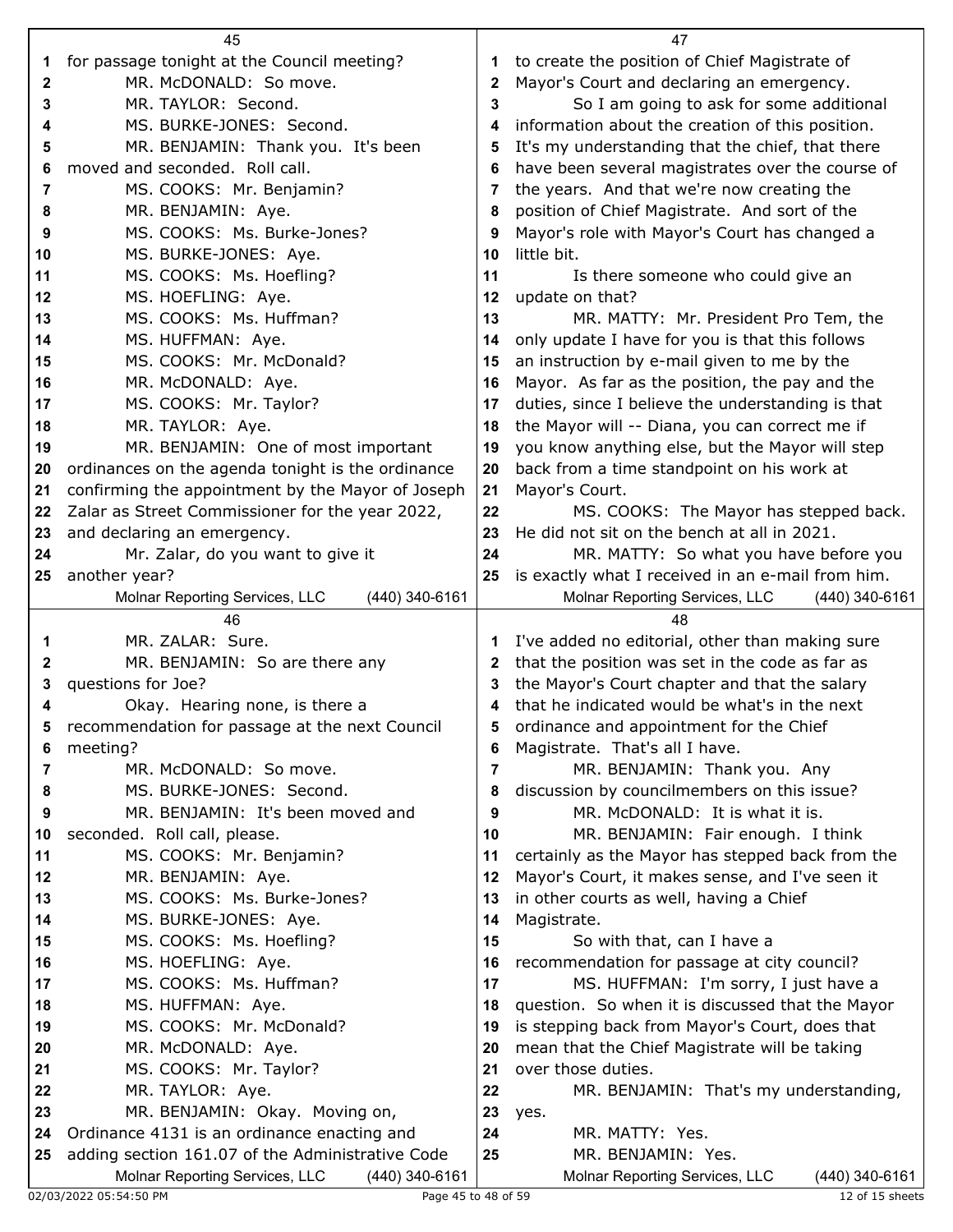|          | 49                                                                                        | 51       |                                                                                                   |  |  |
|----------|-------------------------------------------------------------------------------------------|----------|---------------------------------------------------------------------------------------------------|--|--|
| 1        | MS. HUFFMAN: Okay.                                                                        | 1.       | However, this is really a finance issue. And                                                      |  |  |
| 2        | MR. MATTY: In fact, Councilwoman, if                                                      | 2        | we're having this Committee of the Whole meeting,                                                 |  |  |
| 3        | you look at some of the Mayor's Court as maybe                                            | 3        | I guess, in lieu of finance. This was added to                                                    |  |  |
| 4        | Mr. Benjamin will also comment on, as an example,                                         | 4        | it in lieu of finance.                                                                            |  |  |
| 5        | my Mayor's Court in Brecksville has two                                                   | 5        | Chairman McDonald, do you want me to                                                              |  |  |
| 6        | magistrates. And the Mayor only attends the                                               | 6        | move forward with this or would you like to move                                                  |  |  |
| 7        | Mayor's Court when those magistrates are not                                              | 7        | forward with the next two ordinances? So we have                                                  |  |  |
| 8        | available.                                                                                | 8        | this, the magistrate salaries and then we have                                                    |  |  |
| 9        | And I think the theory is that the                                                        | 9        | pay claims.                                                                                       |  |  |
| 10       | magistrates are one step removed from the                                                 | 10       | MR. McDONALD: The magistrate salaries                                                             |  |  |
| 11       | government. And so they are properly trained,                                             | 11       | we just did that, 4131.                                                                           |  |  |
| 12       | because they have to go through the Ohio Supreme                                          | 12       | MR. BENJAMIN: 4132 now sets the salary                                                            |  |  |
| 13       | Court training process and be certified, but                                              | 13       | for the appointment.                                                                              |  |  |
| 14       | they're one step away from a Mayor who is running                                         | 14       | MR. McDONALD: Oh, okay.                                                                           |  |  |
| 15       | the community and these people are running a                                              | 15       | MR. BENJAMIN: Since it's financial, I                                                             |  |  |
| 16       | court, which is a little different entity than                                            | 16       | just wanted to defer to you in case you wanted to                                                 |  |  |
| 17       | running the community. And so this would fall in                                          | 17       | manage these.                                                                                     |  |  |
| 18       | line with what you would find in our local                                                | 18       | MR. McDONALD: Go right ahead.                                                                     |  |  |
| 19       | Mayor's courts, I believe, Mr. President Pro Tem.                                         | 19       | MR. BENJAMIN: Thank you. So Ordinance                                                             |  |  |
| 20       | MR. BENJAMIN: Yes.                                                                        | 20       | 4132 is an ordinance confirming the appointment                                                   |  |  |
| 21       | MR. MATTY: If you have that on the east                                                   | 21       | by the Mayor of Chuck Bauernschmidt as Chief                                                      |  |  |
| 22       | side, I know we have that on the southwest side                                           | 22       | Magistrate of Mayor's Court with duties as set                                                    |  |  |
| 23       | where Mayors step back. And there are actually                                            | 23       | forth in Codified Ordinance 161.07 with such                                                      |  |  |
| 24       | attorneys, who are trained, who are handling the                                          | 24       | appointment effective January 19, 2022, and                                                       |  |  |
| 25       | Mayor's Court.                                                                            | 25       | declaring an emergency.                                                                           |  |  |
|          | Molnar Reporting Services, LLC<br>(440) 340-6161                                          |          | Molnar Reporting Services, LLC<br>(440) 340-6161                                                  |  |  |
|          |                                                                                           |          |                                                                                                   |  |  |
|          | 50                                                                                        |          | 52                                                                                                |  |  |
| 1        | MR. BENJAMIN: I would prefer, in my                                                       | 1        | You will see that in Section 2 effective                                                          |  |  |
| 2        | opinion, this is a positive development. And I                                            | 2        | January 19, 2022, the Chief Magistrate of Mayor's                                                 |  |  |
| 3        | see no reason not to move forward with naming a                                           | 3        | Court shall be paid at a rate of \$250 per hour                                                   |  |  |
| 4        | Chief Magistrate.                                                                         | 4        | for performing the duties as described in                                                         |  |  |
| 5        | MS. HUFFMAN: Thank you.                                                                   | 5        | Section 2 hereof.                                                                                 |  |  |
| 6        | MR. BENJAMIN: So with that, is there a                                                    | 6        | In looking at what we were paying                                                                 |  |  |
| 7        | recommendation to move this for consideration at                                          | 7        | magistrates in the past, they were paid \$200 an                                                  |  |  |
| 8        | tonight's Council meeting?                                                                | 8        | hour. I could see the intent of paying                                                            |  |  |
| 9        | MR. TAYLOR: So move.                                                                      | 9        | additional, some additional funds per hour if                                                     |  |  |
| 10       | MS. HUFFMAN: Second.                                                                      | 10       | someone is going to be serving in a new position                                                  |  |  |
| 11       | MR. BENJAMIN: Roll call, please.                                                          | 11       | of Chief Magistrate. In looking at some of the                                                    |  |  |
| 12       | MS. COOKS: Mr. Benjamin?                                                                  | 12       | other Mayor's Courts just doing a cursory search,                                                 |  |  |
| 13       | MR. BENJAMIN: Aye.                                                                        | 13       | you know, typical salaries range anywhere from                                                    |  |  |
| 14       | MS. COOKS: Ms. Burke-Jones?                                                               | 14       | \$6,500 up to over \$10,000 a year.                                                               |  |  |
| 15       | MS. BURKE-JONES: Aye.                                                                     | 15       | The \$250 increase would amount to                                                                |  |  |
| 16       | MS. COOKS: Ms. Hoefling?                                                                  | 16       | approximately \$1,300 a year additional to the                                                    |  |  |
| 17       | MS. HOEFLING: Aye.                                                                        | 17       | Village for the cost, for the cost of this.                                                       |  |  |
| 18       | MS. COOKS: Ms. Huffman?                                                                   | 18       | Seeing that the range is somewhere right in the                                                   |  |  |
| 19       | MS. HUFFMAN: Aye.                                                                         | 19       | middle, I wanted to collect input from members of                                                 |  |  |
| 20       | MS. COOKS: Mr. McDonald?                                                                  | 20       | Council and see where you're at with this.                                                        |  |  |
| 21       | MR. McDONALD: Aye.                                                                        | 21       | MS. BURKE-JONES: I do have a question.                                                            |  |  |
| 22       | MS. COOKS: Mr. Taylor?                                                                    | 22       | MR. BENJAMIN: Okay. Go ahead.                                                                     |  |  |
| 23       | MR. TAYLOR: Aye.                                                                          | 23       | MS. BURKE-JONES: I do notice in the                                                               |  |  |
| 24<br>25 | MR. BENJAMIN: So the next item on the<br>Committee of the Whole agenda is Ordinance 4132. | 24<br>25 | services in the prior ordinance, the services<br>that this position will be taking over, a lot of |  |  |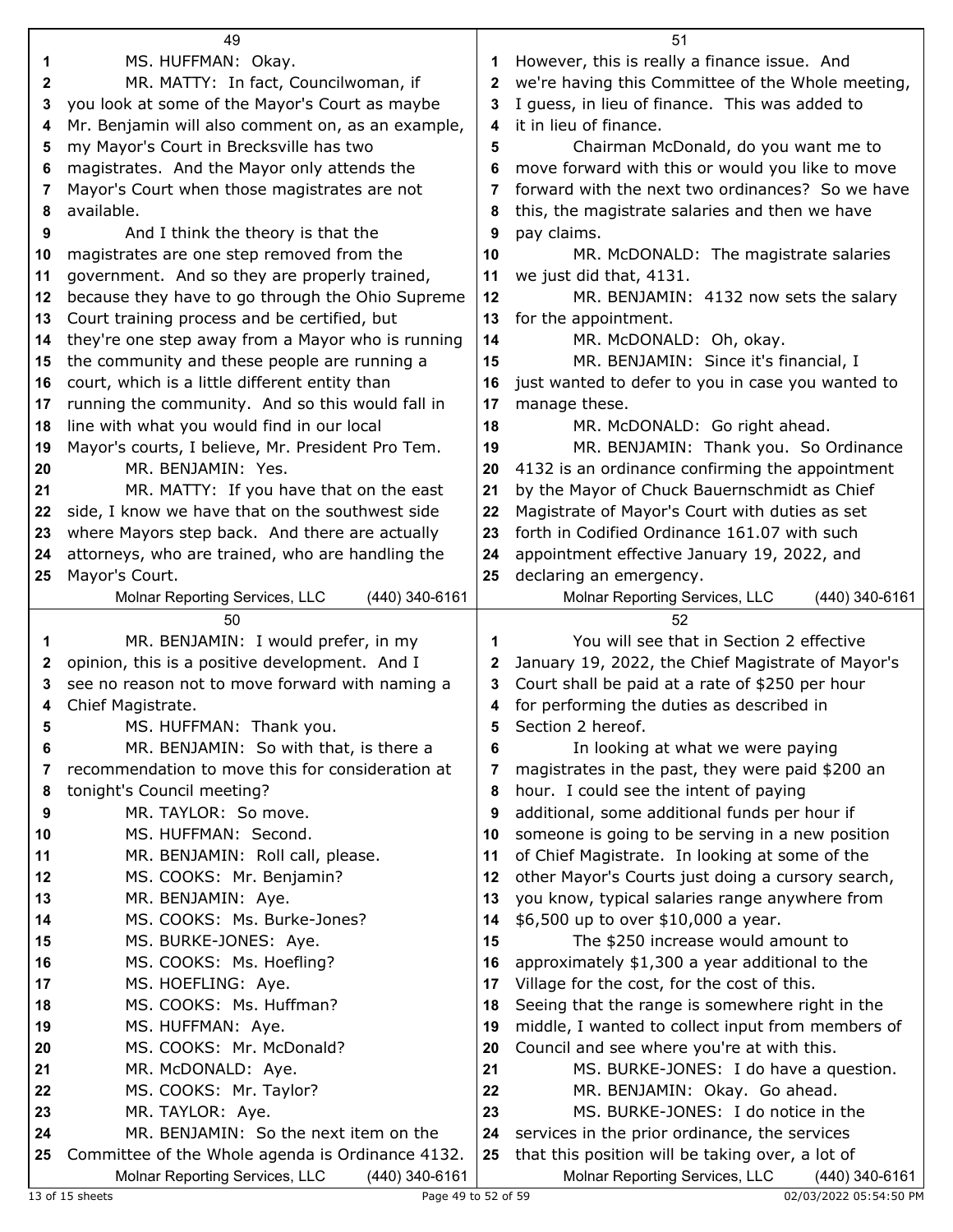|              | 53                                                                                               |        | 55                                                                                   |  |  |
|--------------|--------------------------------------------------------------------------------------------------|--------|--------------------------------------------------------------------------------------|--|--|
| 1            | this looks like it is not during court hours.                                                    | 1      | process for the day.                                                                 |  |  |
| 2            | And so would they be charging during                                                             | 2      | So I believe the answer to your question                                             |  |  |
| 3            | those times or the hours would just be the                                                       | 3      | is it would not be at a \$250 rate at another time                                   |  |  |
| 4            | typical court hours that's within? Do you                                                        | 4      | outside of court.                                                                    |  |  |
| 5            | understand what I'm saying?                                                                      | 5      | MS. BURKE-JONES: Okay. So you perceive                                               |  |  |
| 6            | MR. BENJAMIN: Yeah. And that's the                                                               | 6      | it's just during court hours.                                                        |  |  |
| 7            | difference, if the Mayor is truly stepping down                                                  | 7      | MS. COOKS: It's just during court.                                                   |  |  |
| 8            | and separating, if the idea is to separate the                                                   | 8      | I've never paid a magistrate for time other than                                     |  |  |
| 9            | Mayor and sort of the perceived political side of                                                | 9      | court.                                                                               |  |  |
| 10           | the Mayor's Court from the adjudication of the                                                   | 10     | MS. BURKE-JONES: Okay.                                                               |  |  |
| 11           | court docket and the magistrate is handling the                                                  | 11     | MR. TAYLOR: I just think the hourly                                                  |  |  |
| 12           | scheduling of the meetings with court personnel                                                  | 12     | rate is probably the fairest way to go.                                              |  |  |
| 13           | and scheduling other scheduling and duties that                                                  | 13     | MR. McDONALD: Given that, I will move                                                |  |  |
| 14           | the Mayor would have done, then I'm okay with it.                                                | 14     | approval of that.                                                                    |  |  |
| 15           | MS. BURKE-JONES: Conducting ongoing                                                              | 15     | MR. BENJAMIN: Okay. So we're moving to                                               |  |  |
| 16           | court policies of procedures, that usually would                                                 | 16     | recommend consideration to Council. Is there a                                       |  |  |
| 17           | not be done, is not being done during the court                                                  | 17     | second?                                                                              |  |  |
| 18           | hours.                                                                                           | 18     | MS. HUFFMAN: Second.                                                                 |  |  |
| 19           | MR. BENJAMIN: Right.                                                                             | 19     | MR. BENJAMIN: It's been moved and                                                    |  |  |
| 20           | MS. BURKE-JONES: So I'm just                                                                     | 20     | seconded. Roll call.                                                                 |  |  |
| 21           | clarifying. Does this salary still only apply to                                                 | 21     | MS. COOKS: Mr. Benjamin?                                                             |  |  |
| 22           | while these services are being provided, but he                                                  | 22     | MR. BENJAMIN: Aye.                                                                   |  |  |
| 23           | is billing only for hours of court or are they                                                   | 23     | MS. COOKS: Ms. Burke-Jones?                                                          |  |  |
| 24           | billing additional hours, you know, throughout?                                                  | 24     | MS. BURKE-JONES: Aye.                                                                |  |  |
| 25           | MR. BENJAMIN: There are a couple of                                                              | 25     | MS. COOKS: Ms. Hoefling?                                                             |  |  |
|              | Molnar Reporting Services, LLC<br>(440) 340-6161                                                 |        | Molnar Reporting Services, LLC<br>(440) 340-6161                                     |  |  |
|              | 54                                                                                               |        | 56                                                                                   |  |  |
| 1            | options that other cities have done that I've                                                    | 1      | MS. HOEFLING: Aye.                                                                   |  |  |
| $\mathbf{z}$ | seen. One is instead of -- generally magistrates                                                 | 2      | MS. COOKS: Ms. Huffman?                                                              |  |  |
| 3            | in small Mayor's Courts are paid per session or                                                  | 3      | MS. HUFFMAN: Aye.                                                                    |  |  |
| 4            | per hour. Those are two different things. And                                                    | 4      | MS. COOKS: Mr. McDonald?                                                             |  |  |
|              | so, you know, I guess a way to consider it is one                                                | 5      | MR. McDONALD: Aye.                                                                   |  |  |
| 6            | of three things. Either we go forward with an                                                    | 6      | MS. COOKS: Mr. Taylor?                                                               |  |  |
| 7            | hourly rate and assuming that outside of court                                                   | 7      | MR. TAYLOR: Aye.                                                                     |  |  |
| 8            | there are additional hours; the second one is<br>paying a rate per session; and the third one is | 8<br>9 | MR. BENJAMIN: Thank you. Finally, on<br>the Committee of the Whole agenda tonight is |  |  |
| 9<br>10      | then to consider a salary, a straightforward                                                     | 10     | Ordinance 4133. These are our monthly pay                                            |  |  |
| 11           | yearly salary for a Chief Magistrate.                                                            | 11     | claims. I did look through and review these                                          |  |  |
| $12 \,$      | MS. BURKE-JONES: I'm trying to figure                                                            | 12     | prior to coming to the meeting today. I don't                                        |  |  |
| 13           | out in looking at these services, I'm trying to                                                  | 13     | have an eagle eye like Councilman Puffenberger                                       |  |  |
| 14           | figure out how this salary works. Can you                                                        | 14     | did, but I didn't see anything to me that                                            |  |  |
| 15           | clarify anything, Diana?                                                                         | 15     | initially stood out.                                                                 |  |  |
| 16           | MS. COOKS: May I.                                                                                | 16     | Total pay claims for the month came to                                               |  |  |
| 17           | MR. BENJAMIN: Please.                                                                            | 17     | \$135,648 and I think that's says 64 cents.                                          |  |  |
| 18           | MS. COOKS: I have not witnessed in my                                                            | 18     | MS. COOKS: Yes.                                                                      |  |  |
| 19           | time employed with the Village that there is much                                                | 19     | MR. BENJAMIN: Are there any comments or                                              |  |  |
| 20           | additional work outside of the court day. So                                                     | 20     | questions regarding pay claims this month?                                           |  |  |
| 21           | court generally starts at five. I've known the                                                   | 21     | MS. BURKE-JONES: No.                                                                 |  |  |
| 22           | person who acts in the administrative role to get                                                | 22     | MR. BENJAMIN: Hearing none, is there a                                               |  |  |
| 23           | there at 4 to make sure that the cases are                                                       | 23     | recommendation?                                                                      |  |  |
| 24           | aligned and to speak with the Clerk of Court to                                                  | 24     | MR. McDONALD: Move approval.                                                         |  |  |
| 25           | make sure that they're on the same page for the                                                  | 25     | MR. TAYLOR: Second.                                                                  |  |  |
|              | Molnar Reporting Services, LLC<br>(440) 340-6161                                                 |        | Molnar Reporting Services, LLC<br>(440) 340-6161                                     |  |  |